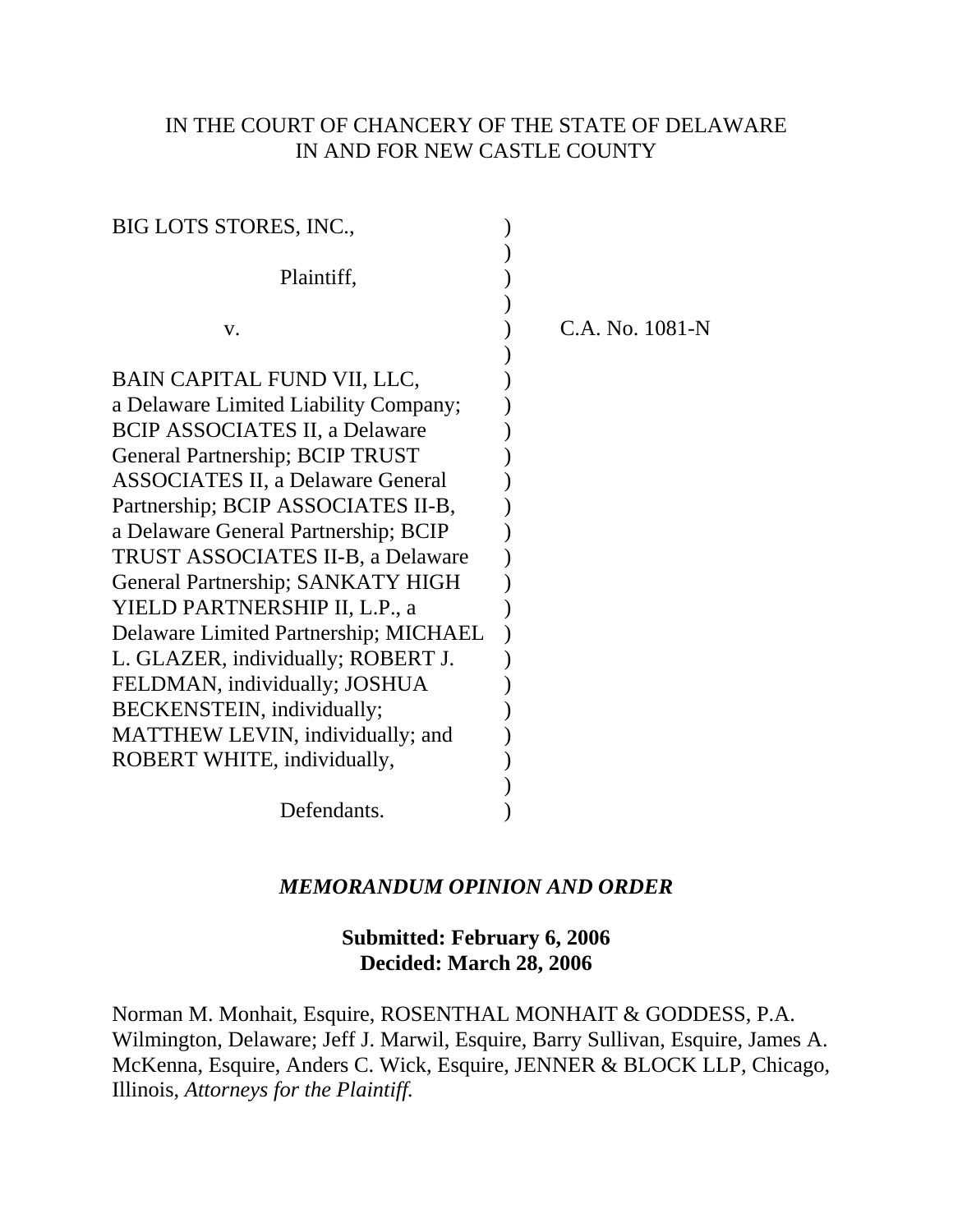Robert K. Payson, Esquire, Kevin R. Shannon, Esquire, Bradley W. Voss, Esquire, POTTER ANDERSON & CORROON LLP, Wilmington, Delaware; John K. Villa, Esquire, Steven M. Farina, Esquire, WILLIAMS & CONNOLLY LLP, Washington, D.C., *Attorneys for the Bain Defendants and the Bain Director Defendants.*

Lewis H. Lazarus, Esquire, Thomas E. Hanson, Jr., Esquire, MORRIS, JAMES, HITCHENS & WILLIAMS LLP, Wilmington, Delaware; Thomas O. Kuhns, P.C., Thomas L. Campbell, Esquire, Benjamin W. Hulse, Esquire, KIRKLAND & ELLIS LLP, Chicago, Illinois, *Attorneys for Defendant Michael Glazer*.

Barry M. Klayman, Esquire, WOLF, BLOCK, SCHORR AND SOLIS-COHEN LLP, Wilmington, Delaware; Mitchell H. Kaplan, Esquire, Wendy S. Plotkin, Esquire, CHOATE, HALL & STEWART LLP, Boston, Massachusetts, *Attorneys for Defendant Robert J. Feldman.*

LAMB, Vice Chancellor.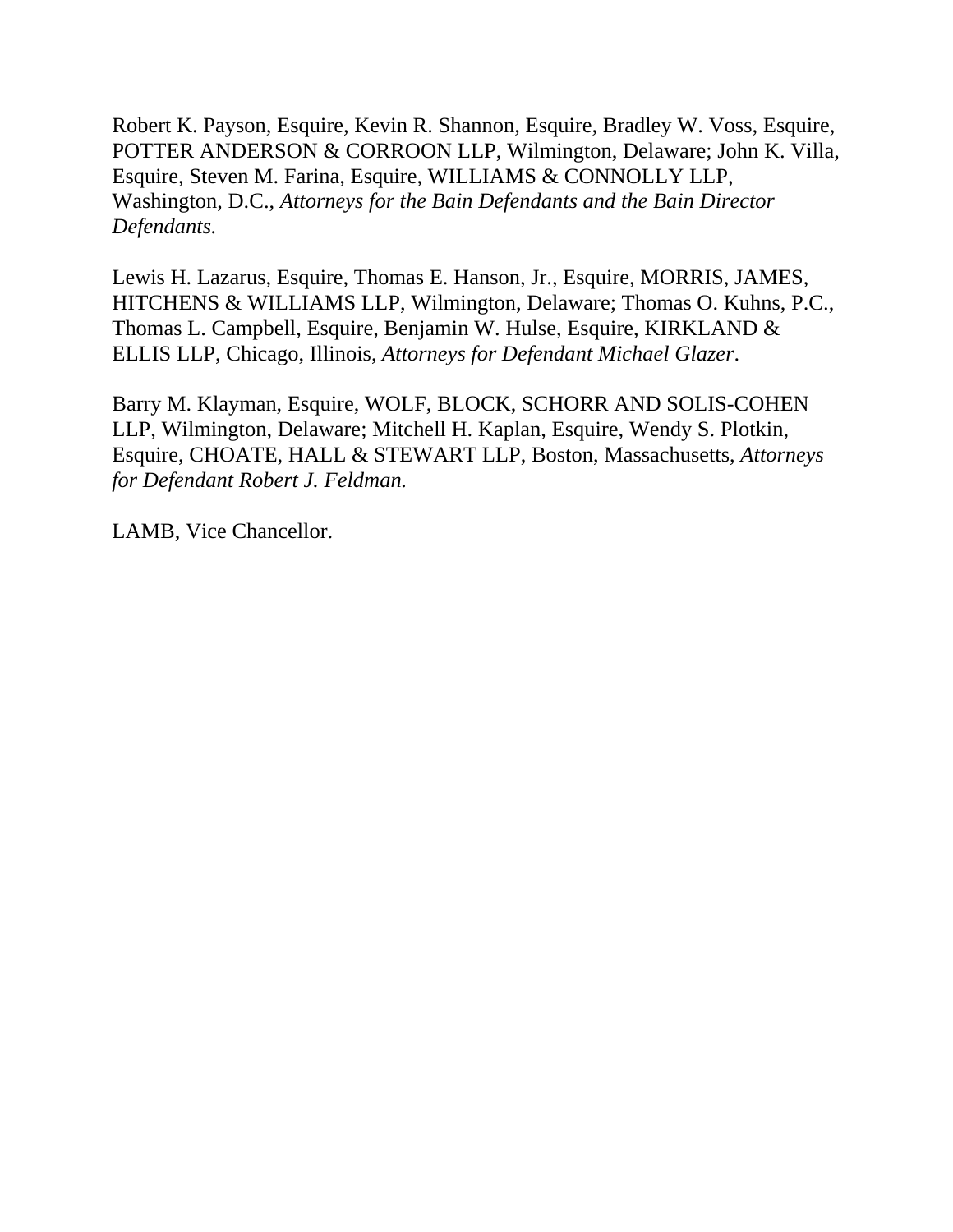In December 2000, in a sponsored management buyout transaction, a corporation sold a subsidiary business that operated a chain of toy stores. It received in exchange \$257.1 million in cash and a deeply subordinated \$45 million pay-in-kind note due in 2010. In 2002, the new owners refinanced the business and distributed approximately \$120 million to the buyout sponsor, certain of its affiliates, two officers and directors of the subsidiary who invested in the buyout, and others. In 2004, the toy business filed a bankruptcy petition under Chapter 11 of the U.S. Bankruptcy Code.

As the holder of the \$45 million note, the selling corporation is the largest unsecured creditor in the bankruptcy proceeding. Purporting to assert direct claims arising out of both the 2000 sale and 2002 refinancing, the seller brings this action asserting claims based on a variety of legal theories including breach of fiduciary duties, fraud, and civil conspiracy. The complaint seeks recovery for the amount due on the note and restitution for the alleged unjust enrichment of certain of the individual defendants.

In this opinion, the court concludes that it must grant the defendants' motions to dismiss. In sum, most of the plaintiff's claims are barred as a matter of law because they are derivative in nature, not direct, and thus belong to the bankruptcy estate. In more general terms, the underlying infirmity of the complaint is that the unavoidable effect of granting relief would be to unfairly

1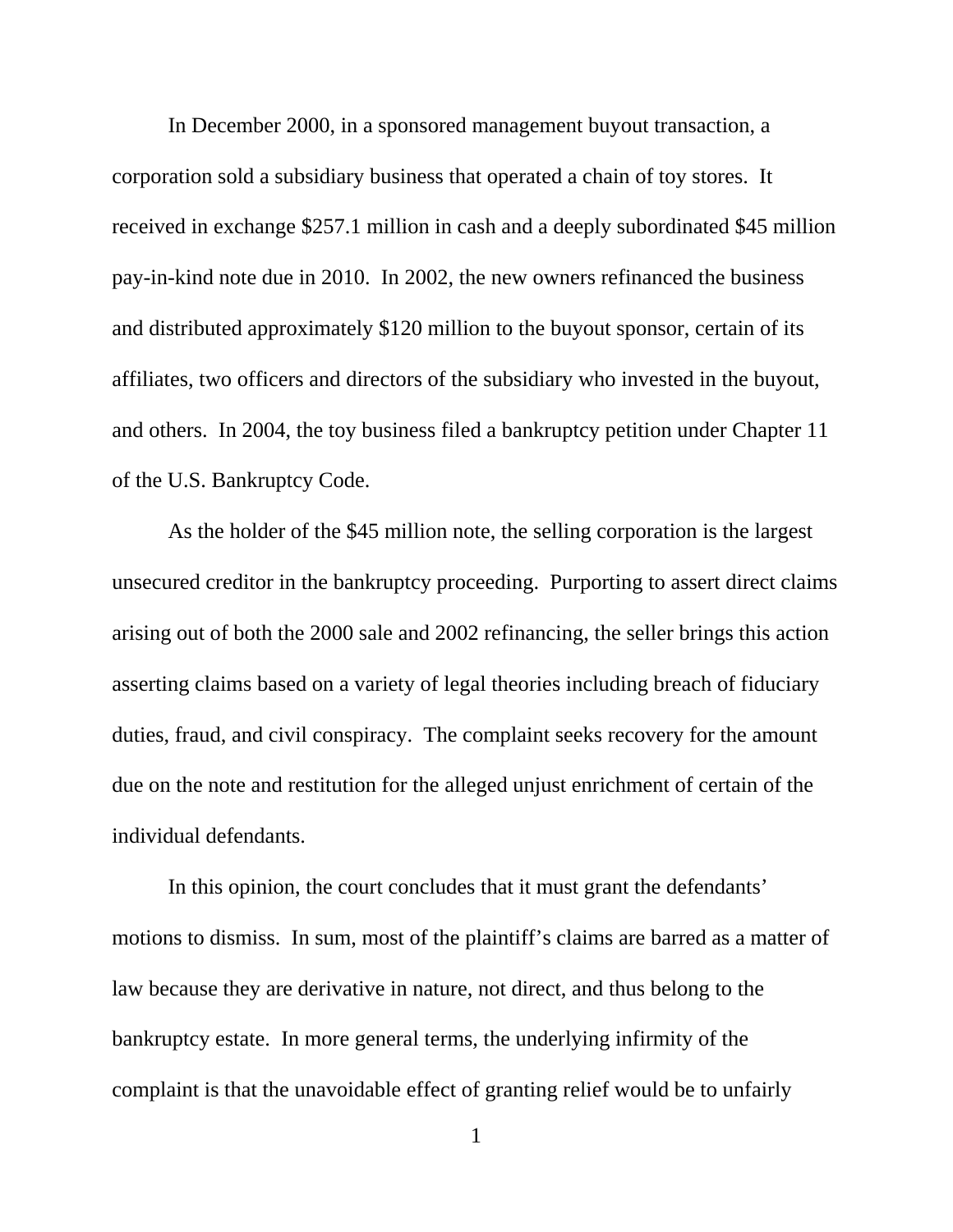advantage the plaintiff, an unsecured creditor, over any number of other unsecured creditors having claims in the bankruptcy. Simply put, this case stands for the well-established proposition that derivative claims cannot be used by a single creditor to upset the structured bankruptcy process. That principle equally applies when a plaintiff has erroneously characterized various derivative claims as direct, in the hope of escaping the broad jurisdiction of the bankruptcy court and the proceedings therein.

### **I.**

### A. The Parties

The plaintiff in this case is Big Lots, Inc., a Ohio corporation with its principal place of business in Columbus, Ohio. Until December 2000, through its wholly owned subsidiary, KB Consolidated, Inc., Big Lots owned and operated more than 1,300 retail toy stores across the United States, Puerto Rico, and Guam under the names  $K*B$  Toys,  $K*B$  Toy Works, and  $K*B$  Toy Outlet. In addition, KB Consolidated conducted online sales of children's products under the name Kbkids.com.

The complaint identifies three discrete sets of defendants. First, Big Lots seeks recovery against Michael L. Glazer, a long-time manager and executive of the KB Toys companies. At all relevant times, Glazer was a director of Havens Corners Corporation ("HCC") and KB Holdings (now KB Toys, Inc.), as well as a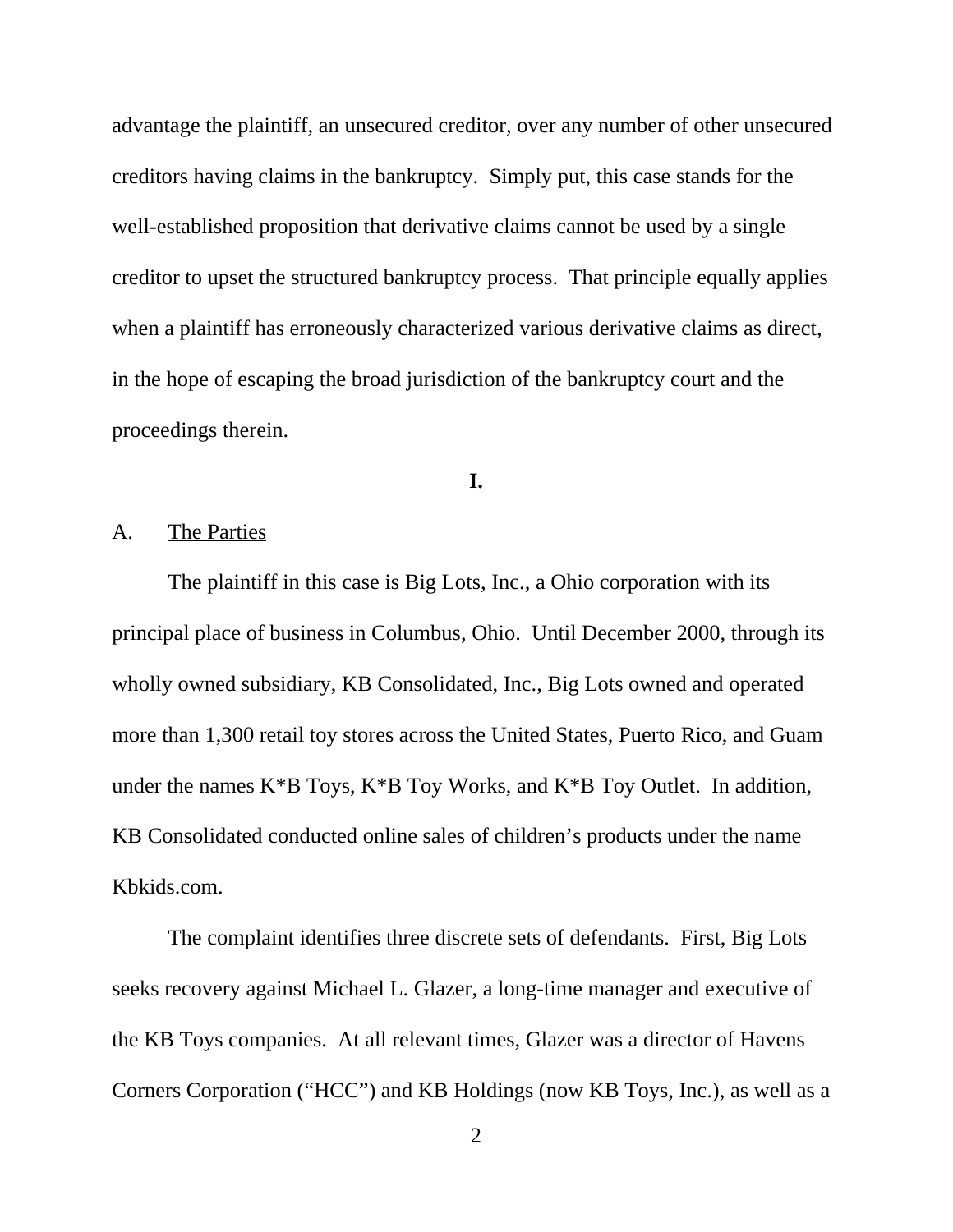chief executive officer of various of the KB companies, including HCC and KB Holdings.<sup>1</sup> Additionally, Glazer was a director of Big Lots at all times through May 20, 2003.<sup>2</sup>

Second, Big Lots brings claims against Robert J. Feldman, who, during the challenged events, was a manager and executive of the KB Toys companies. Further, Feldman was at all relevant times a director of HCC and KB Holdings, as well as chief financial officer of various of the KB companies, including HCC and KB Holdings.

Finally, the complaint sets out certain allegations against a group of individuals and entities affiliated with Bain Capital, LLC (together known in this opinion as the Bain defendants), a private equity investment firm.<sup>3</sup> The Bain director defendants include Joshua Beckenstein, Matthew Levin, and Robert White, who are alleged in some combination to have constituted the board of directors of KB Holdings, the ultimate parent of HCC and its affiliates.<sup>4</sup>

 $<sup>1</sup>$  Am. Compl.  $\P$  11.</sup>

 $^{2}$  *Id.* at ¶ 105.

<sup>&</sup>lt;sup>3</sup> Claims have also been filed against various Bain Capital affiliates, each of which is a private equity investment fund or other investment vehicle. *Id.* at ¶ 16.  $^{4}$  *Id.* at ¶ 7.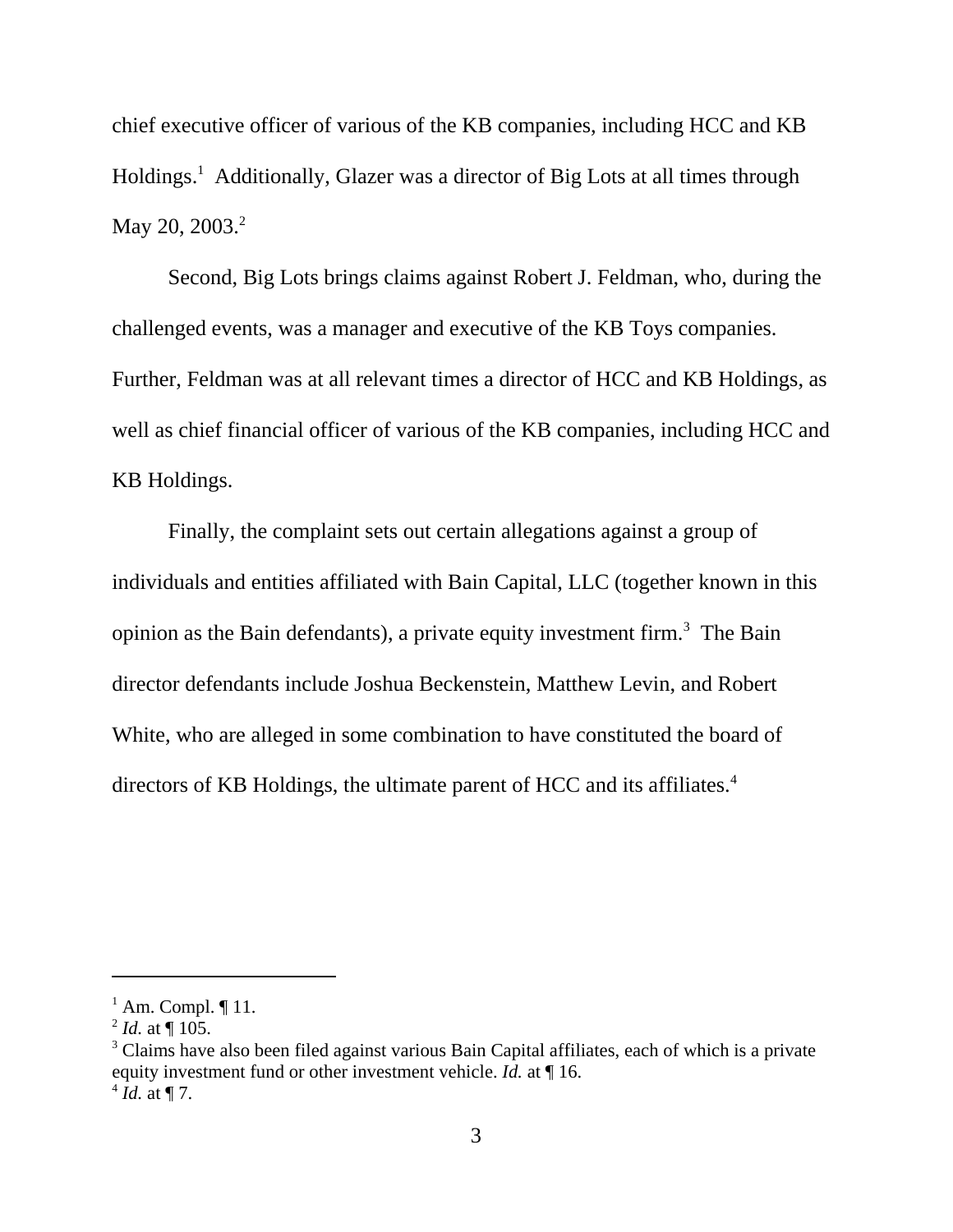#### B. The Facts

During 2000, Big Lots received various indications of interest or offers for the KB Toys businesses, including an offer from one of its own directors, Glazer, to purchase KB Toys in a leveraged buyout transaction. Glazer ultimately withdrew his offer. But in December 2000, Big Lots entered into a stock purchase agreement to sell KB Consolidated and its operating subsidiaries to the Bain defendants, Glazer, Feldman, and other members of their management group. The transactional structure of this deal is complex, but is briefly summarized below.

### 1. The 2000 Sale Of The KB Toys Businesses To Bain Capital

Before 2000, the KB Toys businesses were wholly owned by Big Lots, then known as Consolidated Stores, Inc. The KB Toys structure at that point consisted of a holding company called KB Consolidated, which was directly owned by Consolidated Stores, and various operating companies positioned as subsidiaries of KB Consolidated.

The sale of KB Consolidated to the defendants took the form of a complicated multi-step transaction. First, Big Lots formed HCC, to which it transferred 100% of KB Consolidated's stock in exchange for all of the stock of HCC. This left the entire KB Toys structure described above as a subsidiary of HCC. The defendants created KB Holdings and its wholly owned subsidiary, KB Acquisition Corporation. The parties then consummated the transaction by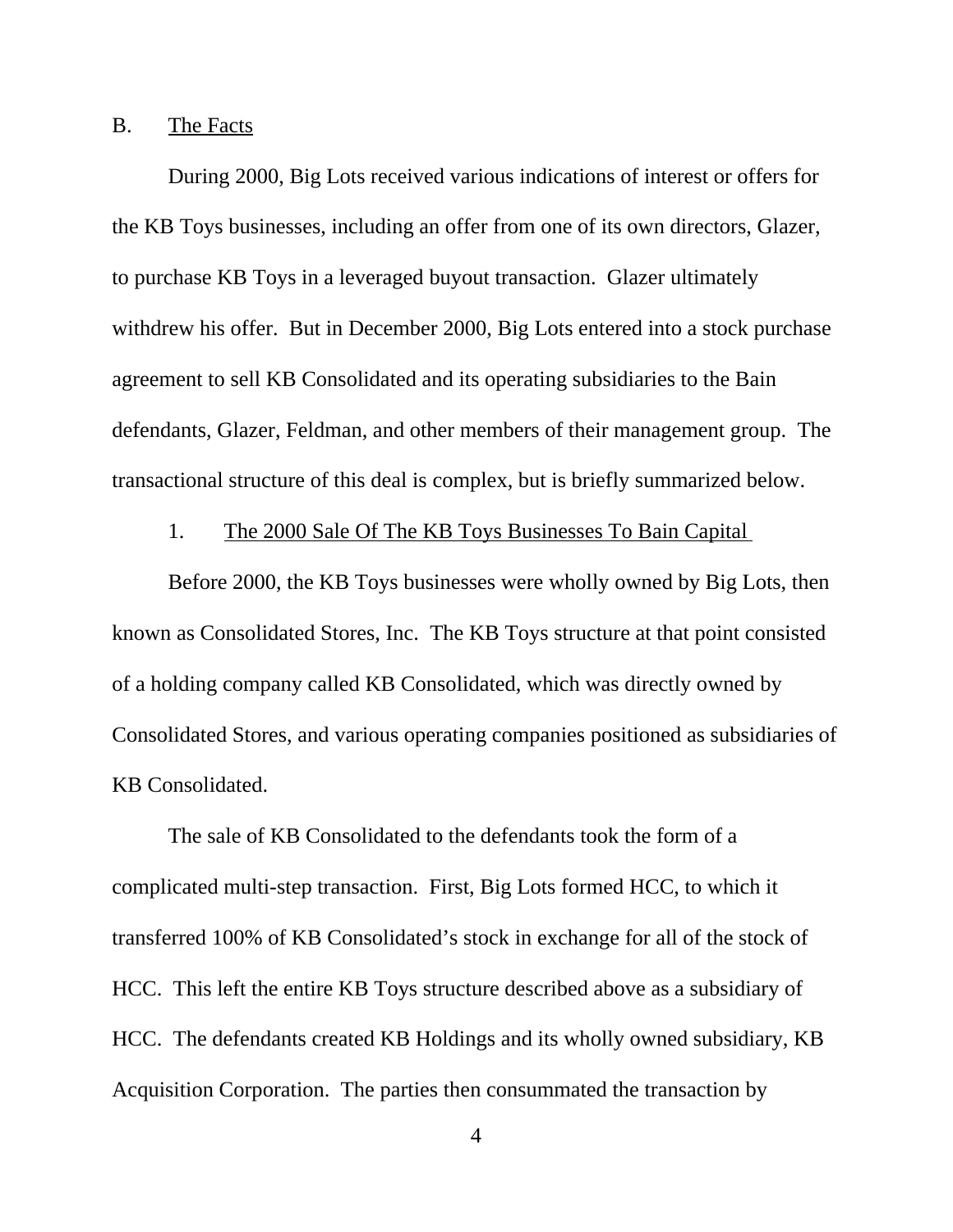transferring all of the stock of HCC to KB Acquisition for \$257.1 million in cash and a \$45 million pay-in-kind note issued by HCC and due in December 2010 (the "PIK Note").

At the conclusion of all related transactions, KB Holdings owned HCC, which held all the stock of KB Consolidated, which, in turn, wholly owned the various subsidiaries that operated the KB Toys businesses. In essence, the PIK Note became the obligation of a company (HCC) with no assets other than the stock of another holding company. From its inception and by its terms, therefore, the PIK Note was subordinated to the rights and claims of creditors of the operating companies held by KB Consolidated in any Chapter 11 proceeding.5

### 2. The 2002 Transaction

On April 23, 2002, KB Toys undertook a series of transactions which included the redemption and repurchase of shares of the KB Toys businesses, the restructuring of equity, and the payment of bonuses to more than 50 managers and senior executives of the KB companies.<sup>6</sup> Briefly, KB Toys was able to do this by causing the operating subsidiaries to raise debt, part of which was paid

 $<sup>5</sup>$  Scaggs Aff., Ex. B § 5.</sup>

<sup>&</sup>lt;sup>6</sup> The parties quibble as to what to call the set of transactions that occurred in 2002. The defendants prefer the label "recapitalization transactions." At oral argument, the plaintiff argued that this designation was misleadingly benign, masking the defendants' purported misconduct. The plaintiff's papers therefore refer to the 2002 transaction as the "equity distribution transaction." The court will avoid this tangential dispute over labeling by simply referring to these events as the "2002 transaction."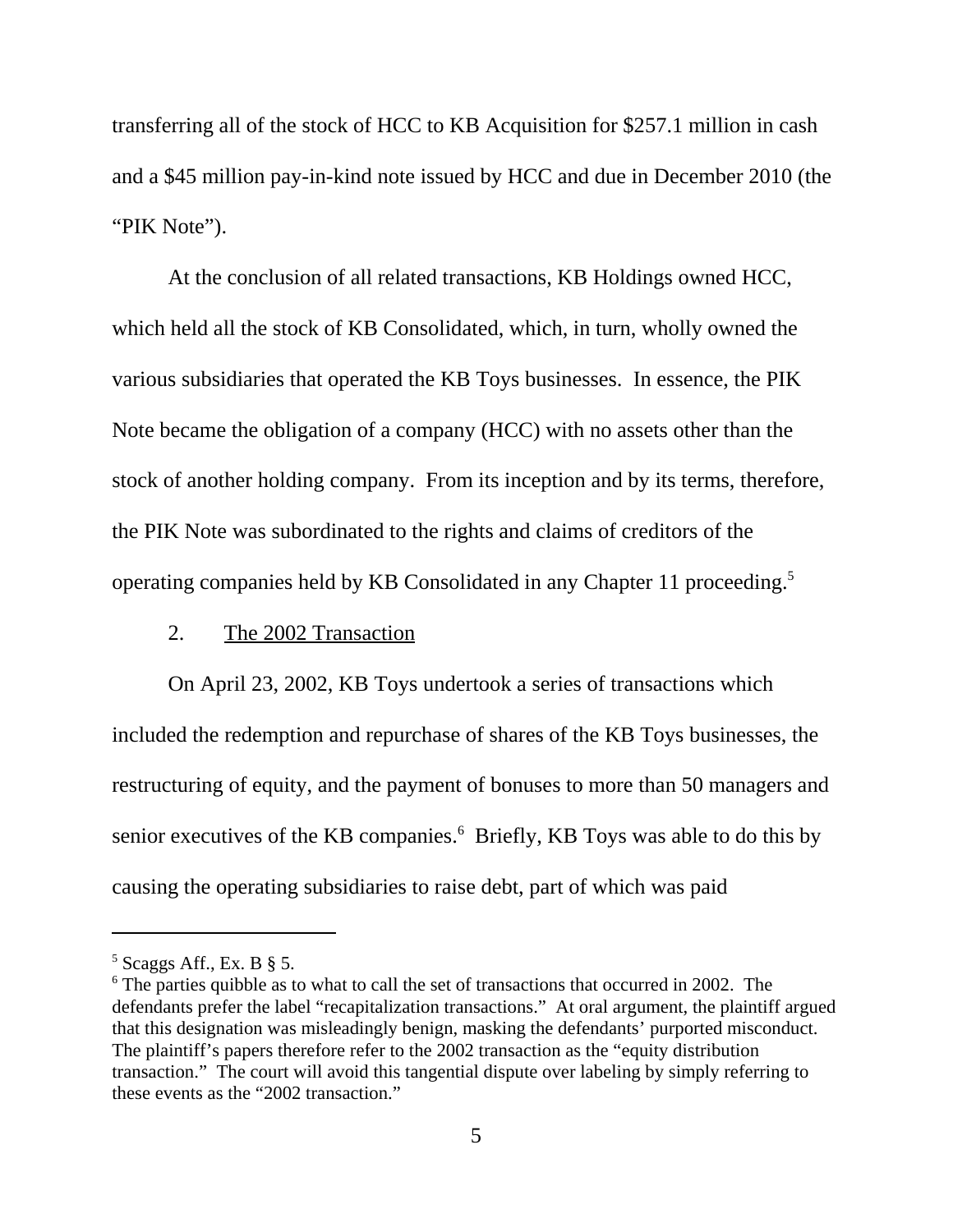immediately to executives as bonuses. The remaining additional funds were paid upstream to HCC, and then eventually to KB Holdings at the top of the corporate structure. KB Holdings then used these funds to repurchase 65% of its own outstanding stock from the Bain defendants, Glazer, Feldman, and other KB insiders. However the parties characterize these events, the fundamental purpose is clear–the 2002 transaction constituted a liquidity event which allowed Bain and its affiliates, as private equity investors, to withdraw certain sums of money from the KB Toys businesses.

Big Lots had no contractual rights in any capacity to block the 2002 transaction.<sup>7</sup> Nonetheless, on April 23, 2002, Feldman wrote to Charles Haubiel, General Counsel of Big Lots, certifying that following the repurchase agreement which constituted part of the 2002 transaction KB Holdings would continue to have a consolidated net worth of "not less than \$20,000,000."<sup>8</sup> The complaint alleges that the purpose of this certification, although not required for any reason, was to induce Big Lots to "generally cooperate with and not object to or seek legal relief with respect to the [2002 transaction]."9

 $7$  Big Lots received \$1.95 million in the 2002 transaction in exchange for certain warrants it had been issued in connection with the 2000 transaction, and which it was obligated to surrender under the "drag along" provision in its warrant holder agreement. Am. Compl. ¶ 35. <sup>8</sup> *Id.* at ¶ 36.

 $9$  *Id.*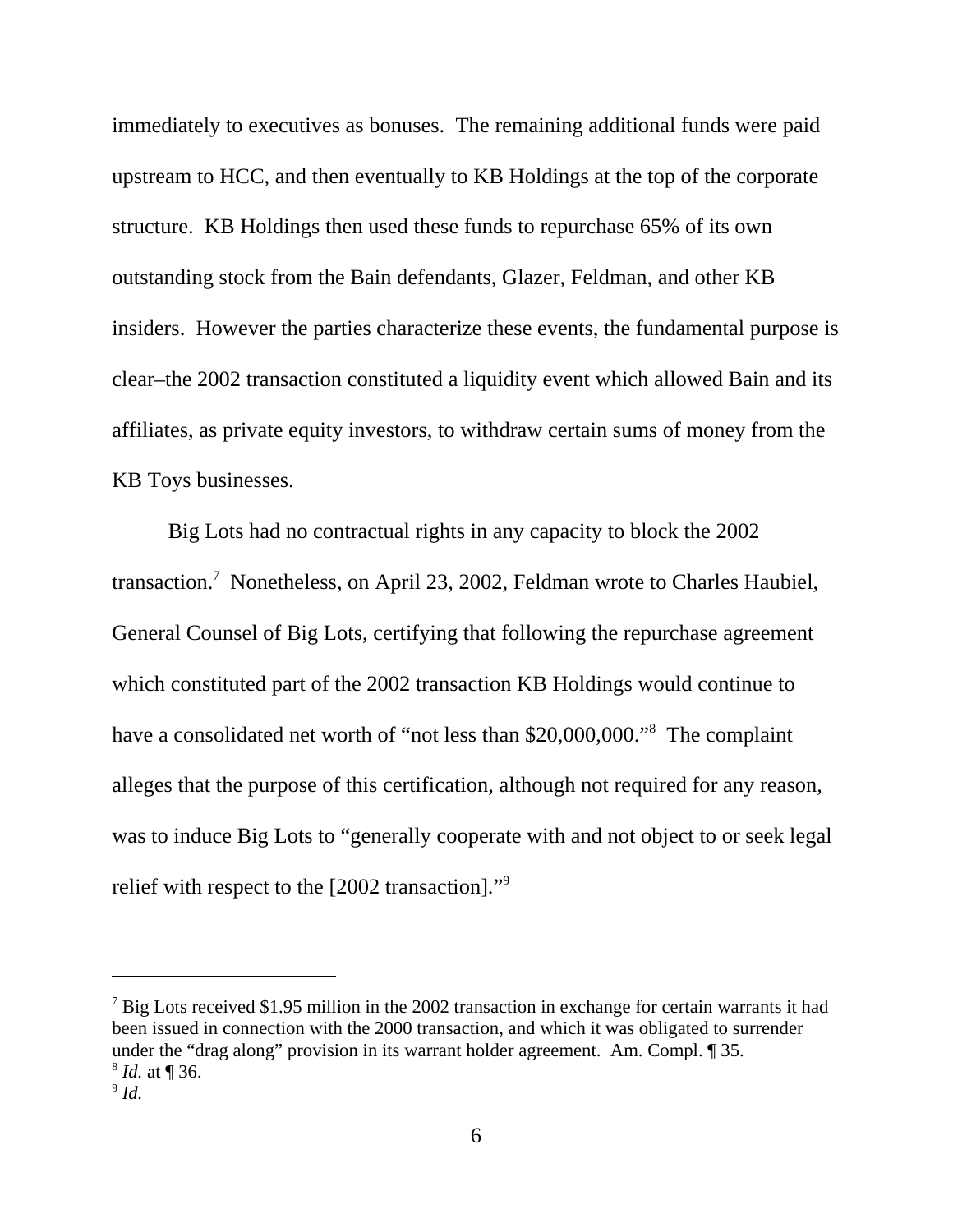# 3. The KB Toys Bankruptcy

The complaint goes on to allege that the 2002 transaction left HCC and the operating subsidiaries on the brink of bankruptcy, insolvent, and unable to pay their obligations as they matured. In the words of the complaint:

[t]he effect [of] the [2002 transaction] was to encumber substantially all of HCC's assets and to strip all of the value from HCC and the Operating Subsidiaries. The [2002 transaction] resulted in an enormous and unjustified return on the Defendants' investment in excess of . . . 900% in a mere 16 months, and ultimately resulted in HCC's default on Big Lots' \$45 million HCC Note.10

Although it is conceded that KB Toys survived through the entire holiday season of 2002, and then the entirety of 2003, the complaint alleges that the 2002 transaction led directly to a Chapter 11 bankruptcy filing on January 14, 2004, some 22 months after the 2002 transaction. As a result of the bankruptcy,  $11$  the PIK Note became due and payable in the amount of approximately \$57 million, consisting of \$45 million in principal plus accrued interest.<sup>12</sup>

## **II.**

The amended complaint originally set out nine counts alleged against various of the defendants. Count VI, a claim of unjust enrichment against the Bain defendants, Glazer, and Feldman, has now been voluntarily dismissed. As to

 $10$  *Id.* at ¶ 40.

 $11$  *Id.* at ¶ 47.

 $12$  *Id.* at  $\frac{1}{4}$  42.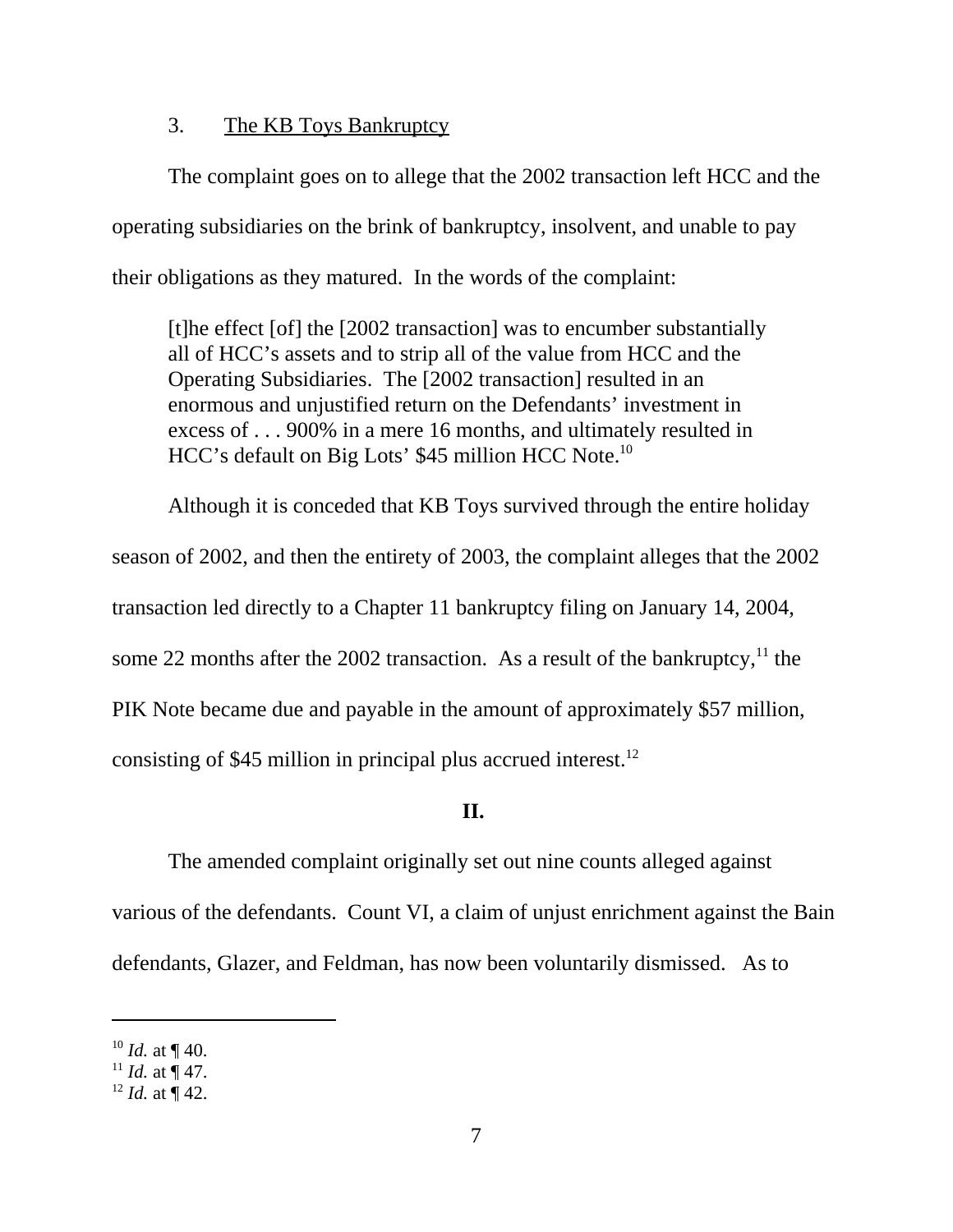those counts still at issue, Count I alleges that the Bain defendants and the Bain director defendants committed fraud by making false representations in the 2000 stock purchase agreement, and in various personal representations immediately thereafter. Count II alleges that Feldman's representation on or about April 23, 2002, certifying that KB Holdings would have a consolidated net worth of not less than \$20 million, was false, and that all the defendants committed fraud by allowing Big Lots to rely to its detriment on Feldman's representation in acquiescing to the 2002 transaction, which purportedly resulted in KB Holdings being rendered insolvent. Count III alleges that Glazer and Feldman, as directors of HCC and various HCC subsidiaries, acquired fiduciary duties to Big Lots as a result of HCC's insolvency, and breached those duties by approving the 2002 transaction. Count IV makes similar allegations against the Bain director defendants. Count V alleges that the Bain defendants and the Bain director defendants aided and abetted Glazer's and Feldman's breaches of fiduciary duty as alleged in Count III. Count VII alleges that Glazer breached his fiduciary duties under Ohio law, as a director of Big Lots, in failing to inform Big Lots of HCC's pending insolvency as a result of the 2000 and 2002 transactions. Count VIII alleges that the 2002 transaction, by rendering HCC's performance of its obligations under the PIK Note impossible, constituted tortious interference with contractual relations. Finally, Count IX alleges that all the defendants engaged in a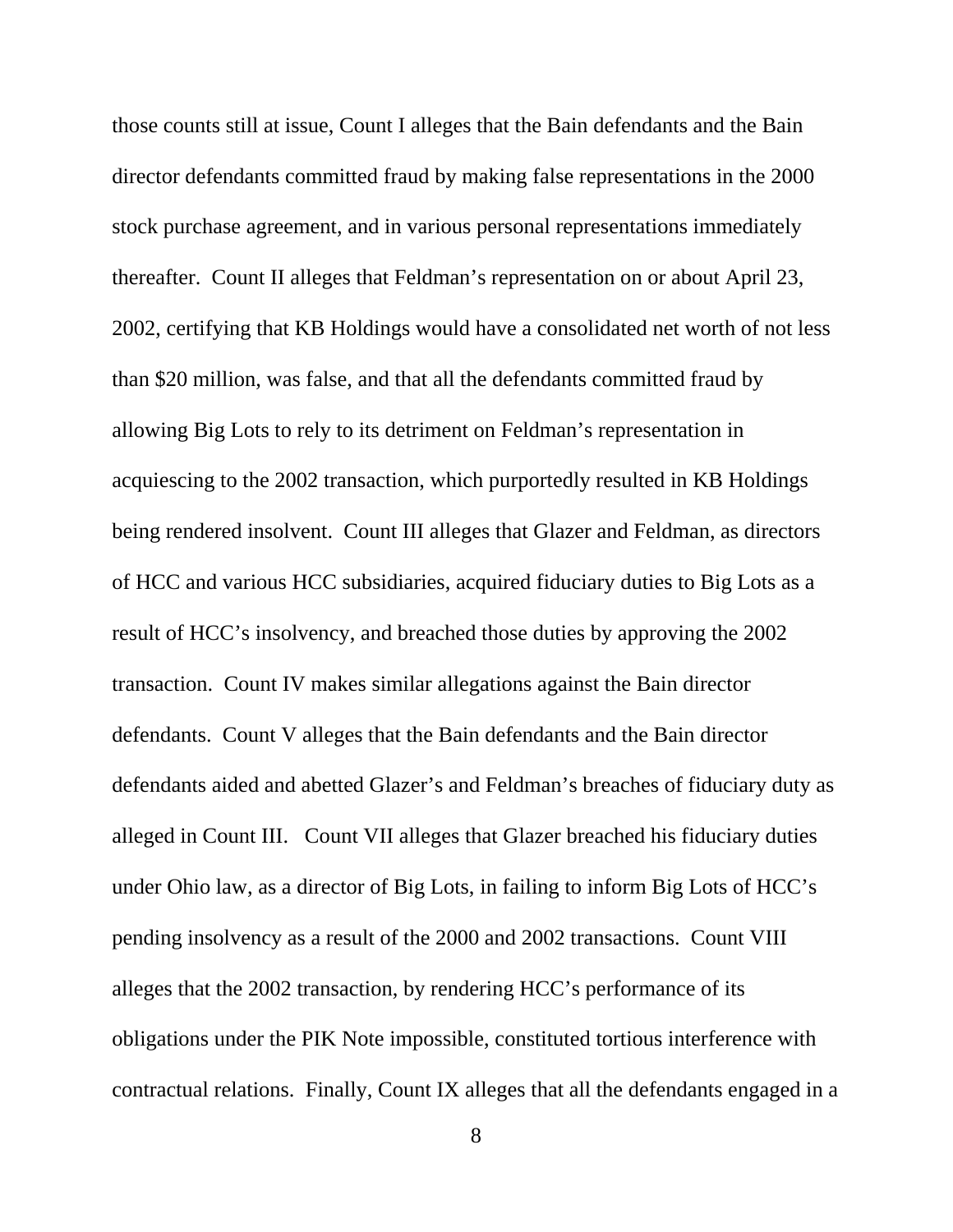civil conspiracy when they agreed and conspired with each other to commit the acts alleged in Counts I through VIII.

The defendants move to dismiss the amended complaint on a number of grounds.13 First, the defendants claim that Counts II through IX are derivative and belong to the bankruptcy estate. Therefore, they argue, Big Lots has no standing to bring those claims. Second, the defendants claim that Counts I and II are barred by the statute of limitations. Third, the defendants maintain that all counts fail to state a proper claim for relief. Finally, the defendants raise a number of miscellaneous challenges to the complaint, arguing that Count I should independently be dismissed because it is contradicted by the stock purchase agreement on which it is based, and that Count II fails to allege causation.

The plaintiff argues that the complaint alleges sufficient facts to survive the defendants' motions to dismiss.

#### **III.**

In order to dismiss a claim under Court of Chancery Rule 12(b)(6), a court "must determine with reasonable certainty that, under any set of facts that could be proven to support the claims asserted, the plaintiffs would not be entitled to relief."14 A court must accept as true all well pleaded factual allegations in the

 $13$  The defendants have submitted three sets of briefs; one set for both the Bain defendants and the Bain director defendants, one set on behalf of Glazer, and one set on behalf of Feldman. <sup>14</sup> *Grobow v. Perot*, 539 A.2d 180, 187 n.6 (Del. 1988).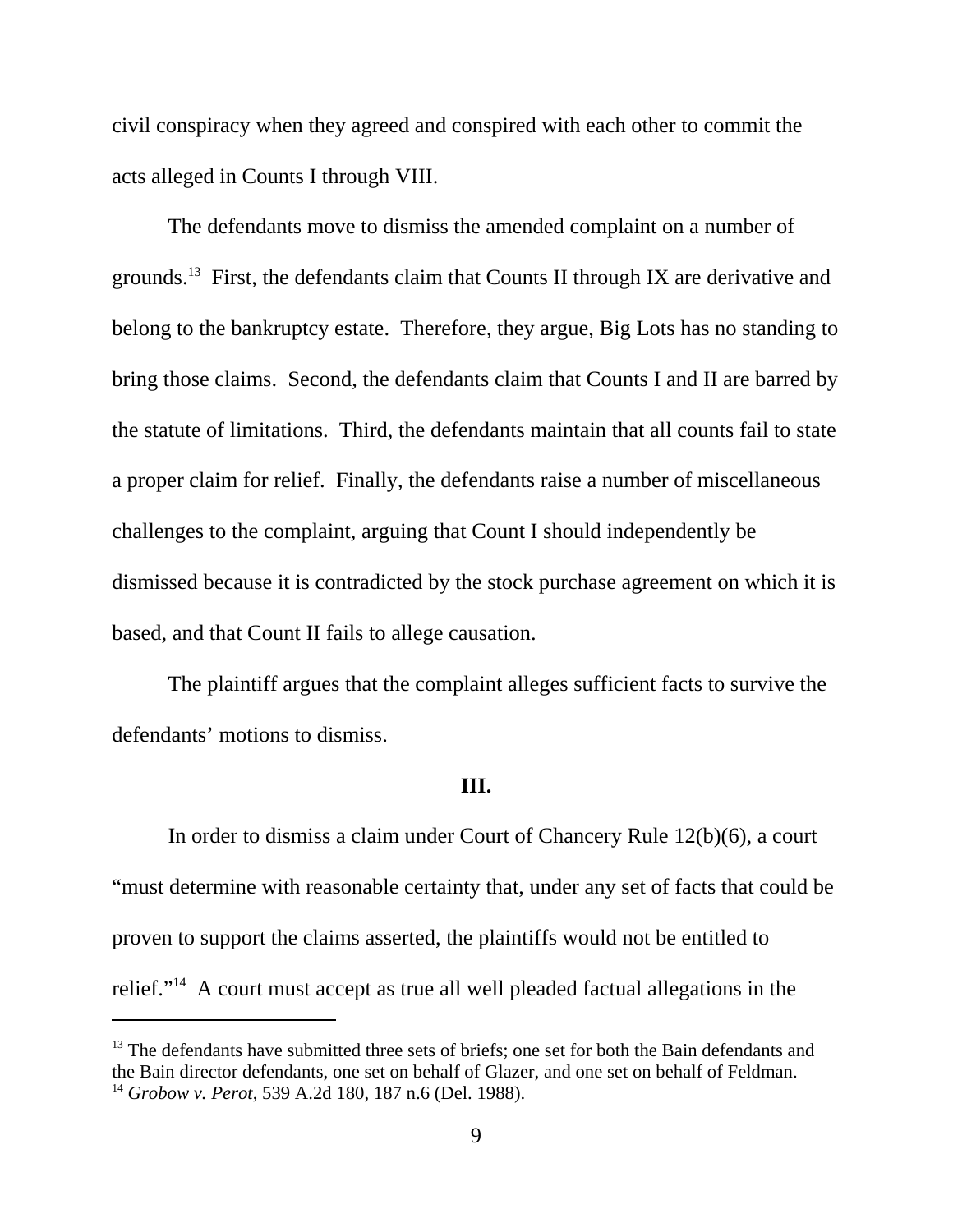complaint and all reasonable inferences to be drawn from those facts. But a court need not "blindly accept as true all allegations, nor must it draw all inferences from them in plaintiffs' favor unless they are reasonable inferences."15

## A. Derivative And Direct Claims

The defendants' primary defense to Counts II, III, IV, V, VII, VIII, and IX is that, under Delaware law, those counts set out derivative claims, belonging to the bankruptcy estate, and that Big Lots lacks standing to advance these claims. Specifically, the defendants argue, the common element to these counts is that the fundamental injury alleged is the insolvency of HCC, and that this insolvency injured Big Lots. Thus, they argue, under the relevant Delaware precedent, these claims must all be derivative. The court agrees with the defendants as to Counts III, IV, V, VIII, and IX. However, the court finds Count VII to set out a direct claim, and dismisses Count II on other grounds.

### 1. Count II

Count II alleges that the defendants fraudulently induced Big Lots to refrain from interfering in the 2002 transaction by issuing the April 23, 2002 Feldman letter assuring Big Lots that KB Holdings would continue to have a consolidated net worth of above \$20 million after that transaction closed. Although the court

<sup>15</sup> *Id.* at 187.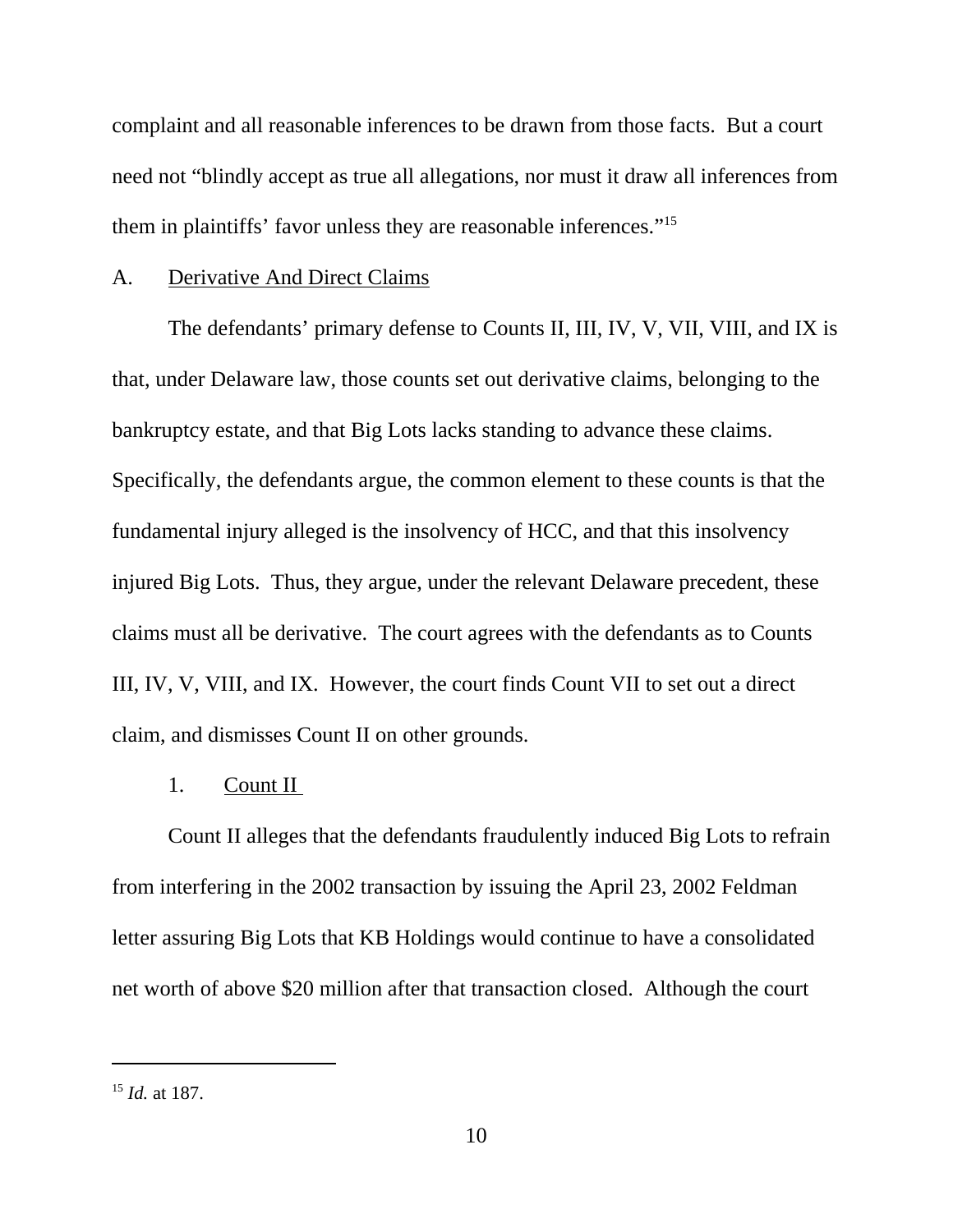notes that, under the relevant precedent, similar claims have been found to be derivative (and would therefore be barred under the facts in this case), the court dismisses Count II on the alternative ground that it fails to state a cognizable legal claim.

As a threshold matter, the plaintiff is correct to note that, in the bankruptcy context, some courts have permitted individual creditors to maintain direct actions for fraudulent inducement, even when those claims, in some way, implicate injury to the corporation. In *BRS Associates v. Dansker*, 16 for example, the court was faced with a fraudulent inducement claim by a creditor against a defendant in bankruptcy. Addressing itself to the difference between derivative claims and direct claims, the court ruled that certain RICO claims with regard to fraudulently induced investments were direct claims,<sup>17</sup> especially where the defendants' misconduct concealed the fact that a loan was in default.<sup>18</sup> As the court wrote in that case, this doctrine represented a "narrow exception" to the general rule that a shareholder lacks standing to bring an individual action under RICO to redress injuries to the corporation in which he owns stock.<sup>19</sup> Similarly, in *In Re Granite Partners*,<sup>20</sup> the court held that a complaint alleging that the plaintiffs were

<sup>16 246</sup> B.R. 755 (Bankr. S.D.N.Y 2000).

<sup>17</sup> *Id.* at 769.

<sup>18</sup> *Id.* at 761-62.

<sup>19</sup> *Id.* at 769.

<sup>&</sup>lt;sup>20</sup> 194 B.R. 318 (Bankr. S.D.N.Y. 1996).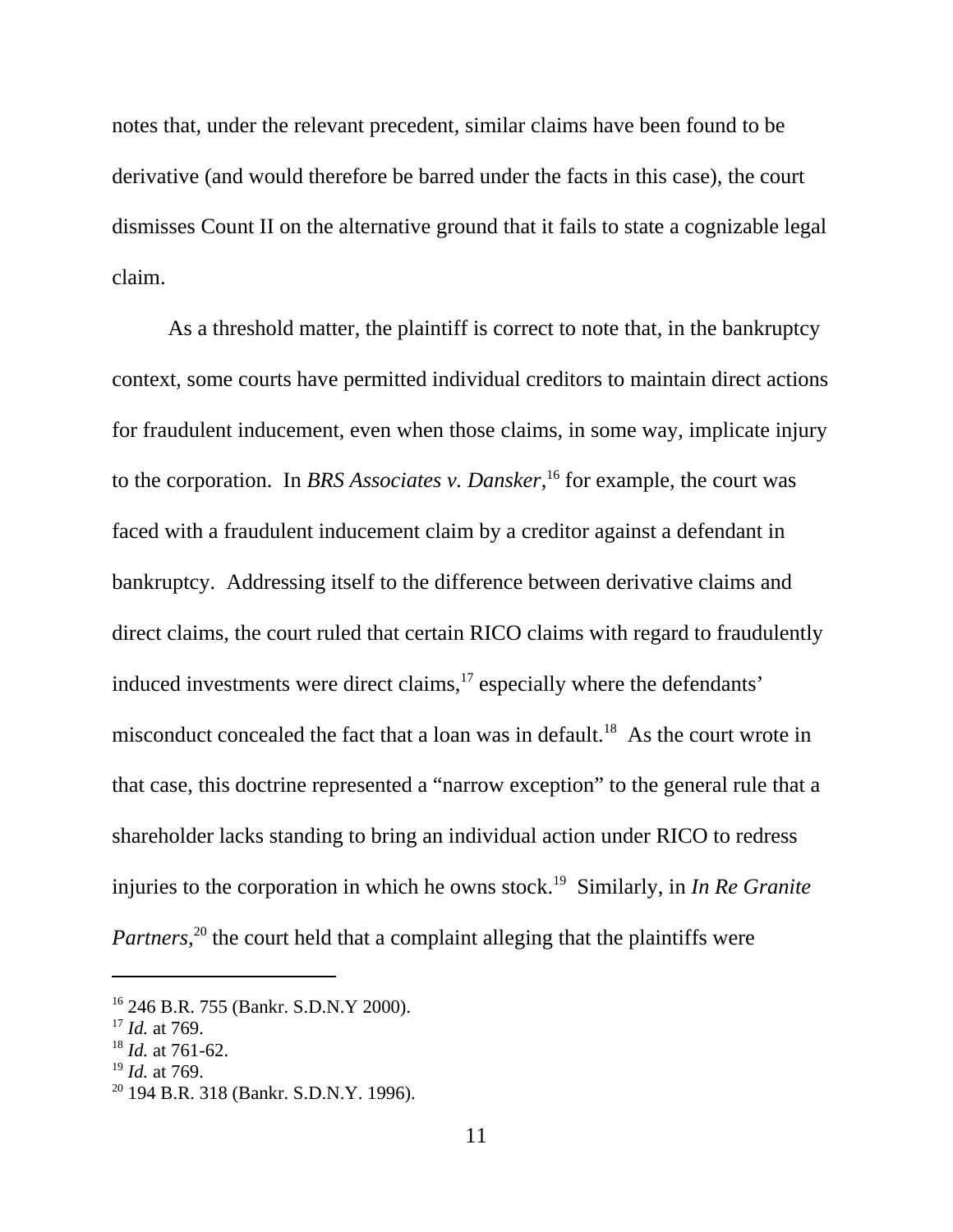fraudulently induced to invest in a company was a direct claim, even when the plaintiffs had also made allegations, such as corporate waste, mismanagement, and breach of fiduciary duty,<sup>21</sup> that the court dismissed as plainly derivative.<sup>22</sup> The fraudulent inducement claim, in that case, was not premised on the corporation's eventual bankruptcy.

The bankruptcy cases, in other words, hold that claims somewhat akin to those brought here in Count I can be brought directly. But the bankruptcy cases also make clear that fraudulent inducement claims where the only alleged injury is inextricably linked to a corporate injury are derivative claims. In *In re Swallen's, Inc.*<sup>23</sup> for example, the court dismissed as derivative a claim by a creditor that the failure to maintain a sufficient collateral base led to the debtor's failure to repay certain debentures.24 And in *In re WorldCom,*25 the court held that the shareholders' claim that they were fraudulently induced not to sell their shares was derivative because they had failed to allege any distinct injury to themselves.<sup>26</sup> The main dividing line between direct and derivative claims styled as "fraudulent inducement," therefore, has been whether the plaintiff has alleged some injury

<sup>21</sup> *Id.* at 327.

 $^{22}$  *Id.* 

<sup>23 205</sup> B.R. 879 (Bankr. S.D. Ohio 1997).

<sup>24</sup> *Id.* at 883.

<sup>25 323</sup> B.R. 844 (Bankr. S.D.N.Y. 2005).

<sup>26</sup> *Id.* at 855.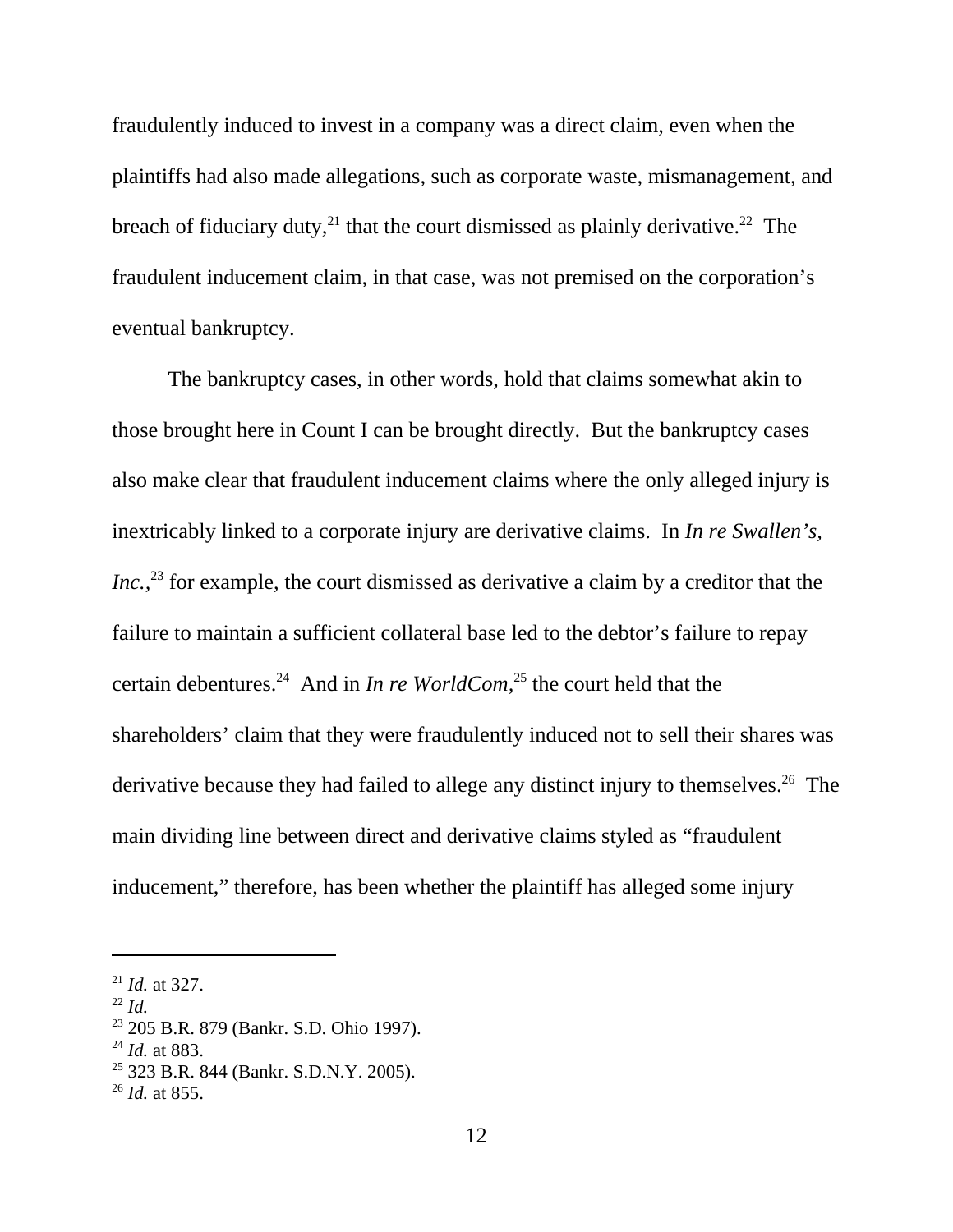other than that to the corporation. As such, these cases are entirely consistent with the Delaware Supreme Court's recent reformulation of the law on direct versus derivative claims in *Tooley v. Donaldson, Lufkin, & Jenrette, Inc.*<sup>27</sup>

 Strictly speaking, a claim for fraudulent inducement in the context of a credit agreement usually requires that the plaintiff be fraudulently induced to extend credit. On occasion, however, plaintiffs have raised a substantially different claim under the same rubric; namely, that they were fraudulently induced to *refrain* from acting to collect their debt. Courts have been extremely reluctant to grant relief in those cases.

In the admittedly early case of *Evans v. Burson,*28 the Supreme Court of Oklahoma refused to grant relief where a seller claimed to have eschewed filing suit against a debtor on the basis of potentially fraudulent representations by the clerk overseeing a public sale. The court observed that the reason it dismissed the claim was that the "damages sought to be recovered are too remote and contingent to admit of a judgment at law therefor."<sup>29</sup> The plaintiff might never have had an

 $27845$  A.2d 1031 (Del. 2004). Certain of these bankruptcy court cases were apparently decided on the basis of the "special injury" test rejected in *Tooley. See, e.g.*, *In Re Granite Partners,* 194 B.R. at 333 ("the contract claims belong to the trustee, and Primavera has not alleged a special injury."). These cases have continuing relevance, a conclusion reinforced by the Supreme Court's observation in *Tooley*, discussing *Lipton v. News International*, 514 A.2d 1075 (Del. 1985), that the *Lipton* court "could have reached the same correct result by simply concluding that the manipulation directly and individually harmed the stockholders, without injuring the corporation." *Tooley,* 845 A.2d at 1038.

<sup>28 164</sup> P. 471, 472 (Okla. 1917).

 $^{29}$  *Id.*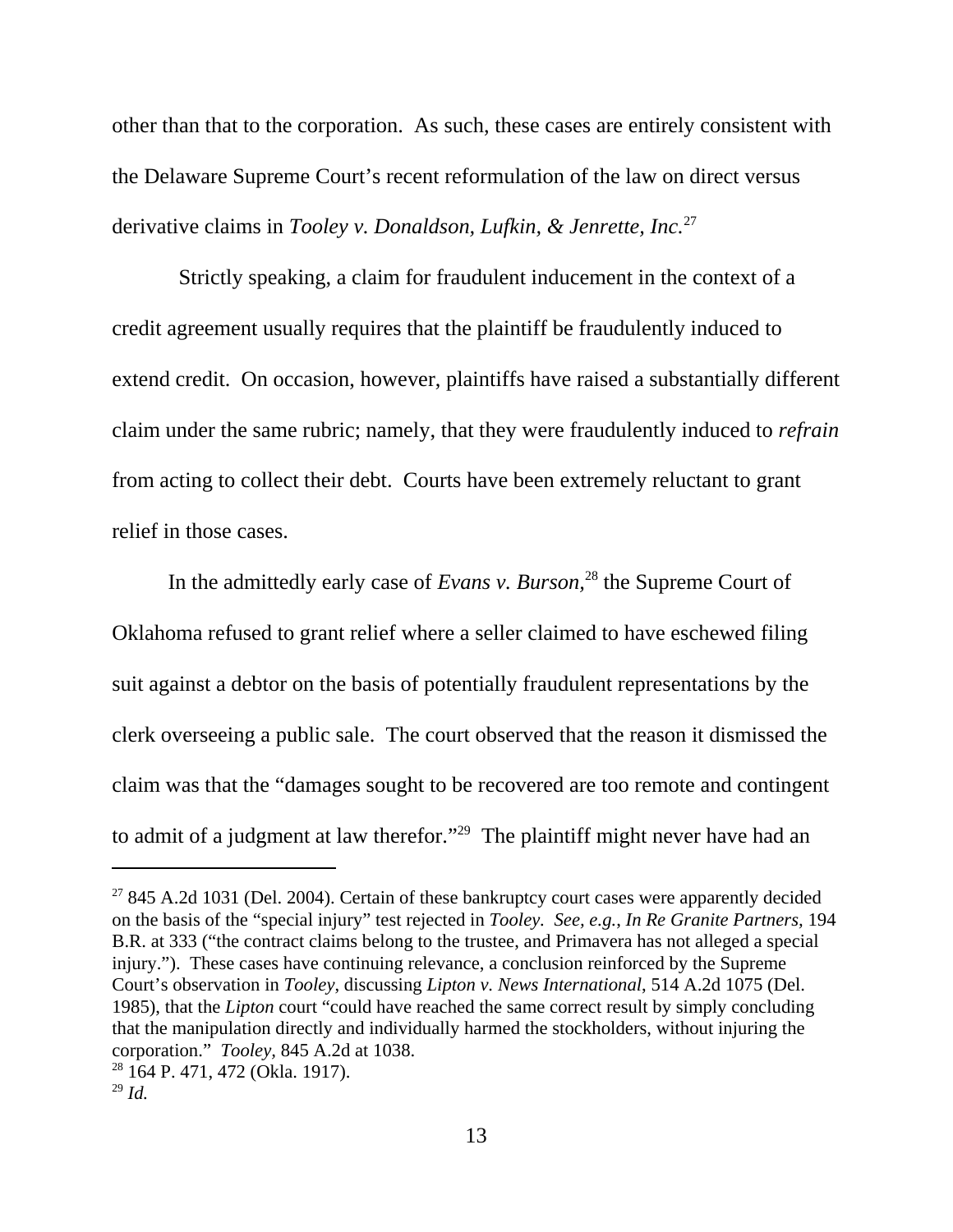action; the suit might never have been brought; the court might have decided that the action did not belong to the plaintiff. As the *Evans* court noted, the plaintiff's possible recovery depended on "numberless unknown contingencies, and can be nothing more than conjecture."30

The Oklahoma Supreme Court's decision in *Evans* has been recognized as the general rule by more recent case law as well as by treatise authority.<sup>31</sup> Other courts, while not citing *Evans,* have identified the wildly contingent nature of the requested recovery as a bar to this kind of fraudulent inducement claim.<sup>32</sup> On those occasions where *Evans* has been distinguished, furthermore, it has been distinguished on the basis of case specific facts. In *O'Gorman v. Haber*<sup>33</sup> for example, the court allowed a fraudulent inducement claim for inaction where "the plaintiff intended to attach [and thus secure payment] and had the right to attach,"

<sup>30</sup> *Id*. 31 *Sade v. Northern Natural Gas,* 483 F.2d 230, 233 (10th Cir. 1973); *Wilkenson v. Linnecke,* <sup>251</sup> Cal. App.2d 291, 293 (Cal. Ct. App. 1967); *Miller v. Bank of Commerce,* 387 S.W.2d 691, 692 (Tex. App. 1965); 37 AM. JUR. 2D *Fraud and Deceit* § 50 (2001) (noting that "a creditor cannot maintain an action against a third party for fraudulent representations inducing the creditor merely to refrain from taking steps to collect the debt until collection has become impossible"); 37 C.J.S. *Fraud* § 53 (1997) (noting that "recovery . . . cannot be had for fraudulent representation inducing a creditor merely to refrain from taking steps to collect a debt until collection has become impossible . . . ").

<sup>32</sup> *In re Worldcom,* 323 B.R. at 855 (citing *Crocker v. Fed. Deposit Ins. Co.,* 826 F.2d 347, 351 (5th Cir. 1987) (holding that stockholders' claims of fraudulent inducement were too speculative because there was no contention that any stockholder "desired specifically to sell their stock at a given point, but were deterred from effectuating a sale because of the misrepresentations")).  $33$  147 A. 882 (R.I. 1929).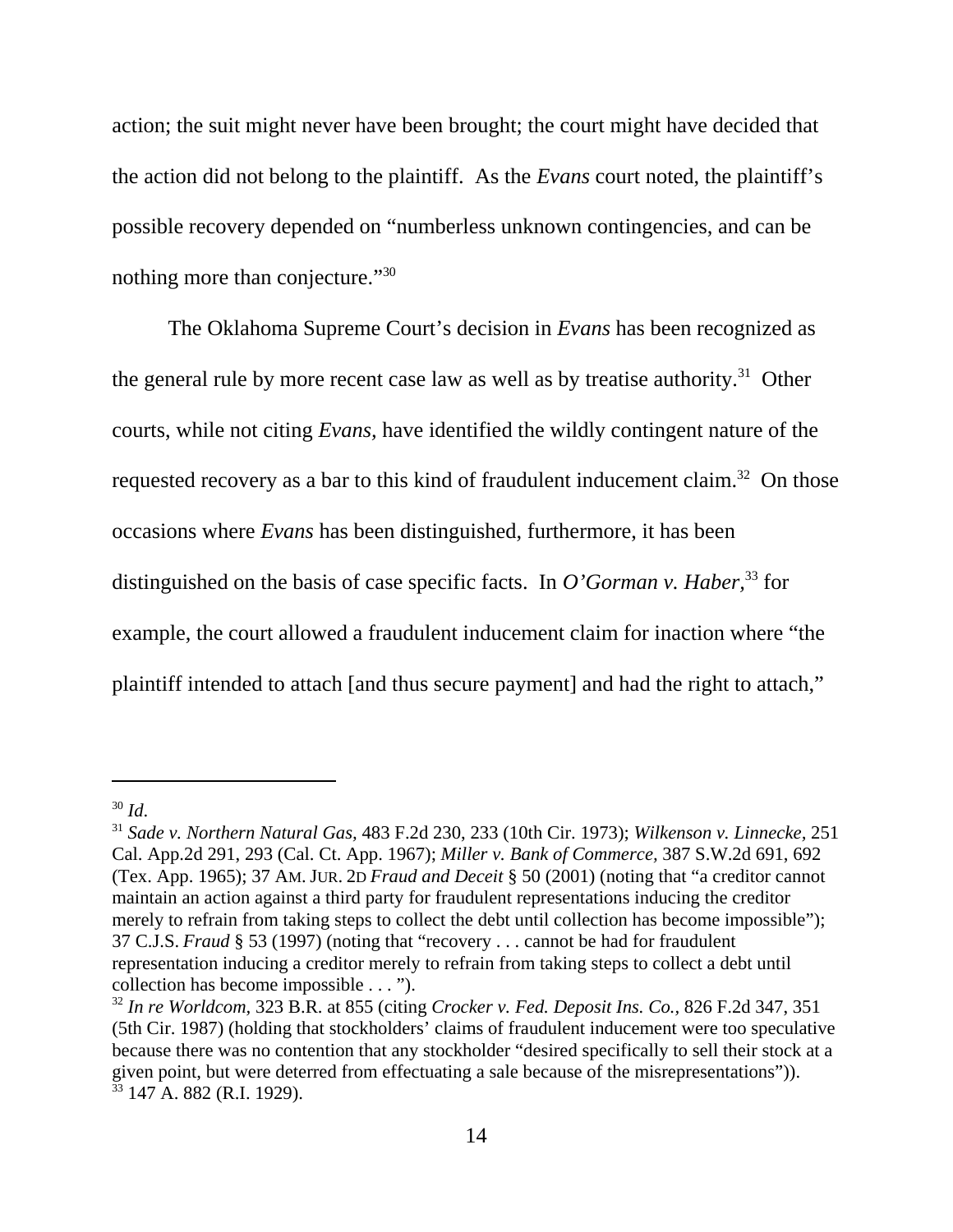noting that the plaintiff in that case actively "g[a]ve up this right in reliance upon the defendant's false representation  $\dots$ ."<sup>34</sup>

The facts alleged in the instant complaint set out precisely the kind of "fraudulent inducement" claim that courts have historically rejected. The gravamen of Count II is that Big Lots was injured because it refrained from bringing suit to stop the 2002 transaction as a result of a purportedly fraudulent misrepresentation by Glazer, a third party to the debt between Big Lots and HCC. Nevertheless, the complaint presents no facts to suggest that the plaintiff had any sort of legal right against the defendants, or that it gave up any legal right in reliance on the allegedly fraudulent misrepresentation. In addition, Big Lots does not allege any basis in the PIK Note or the warrants on which it could have objected to the 2002 transaction*.* Further, there is no reason to believe that Big Lots ever contemplated suit, or that it had even a colorable claim against the defendants at the time of the 2002 transaction. With the benefit of hindsight, Big Lots now claims it could have taken "affirmative action" to block the transaction. But the complaint does not plead any contemporaneous facts suggesting that this was so. Thus, the court will dismiss Count II for failure to adequately allege a claim of fraudulent inducement.35

<sup>34</sup> *Id.* at 883.

<sup>&</sup>lt;sup>35</sup> Big Lots's claim would have somewhat more force had Big Lots brought a colorable action for injunctive relief before the 2002 transaction, which it had then surrendered on the basis of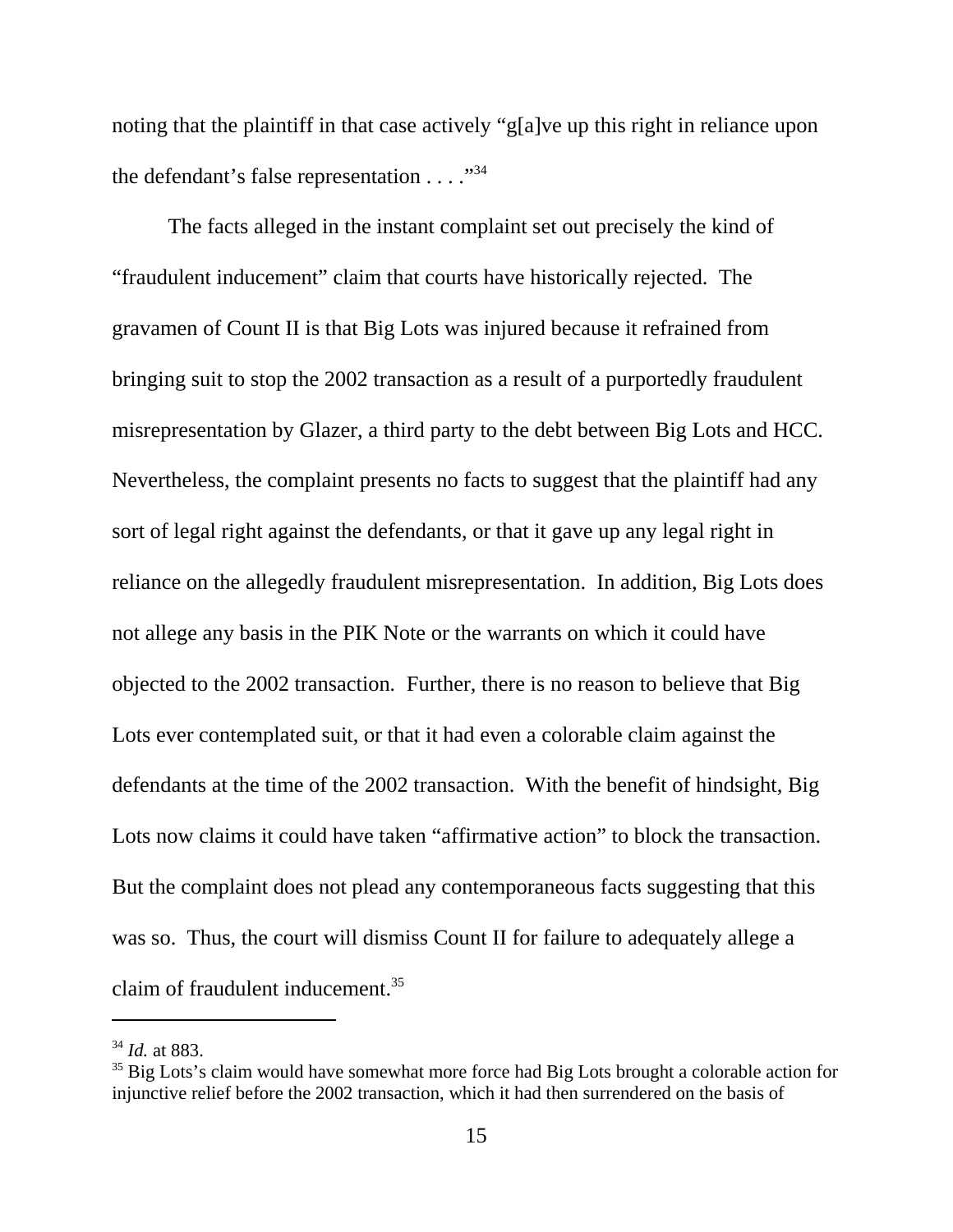### 2. Counts III, IV, V, VIII, And IX

The defendants argue that Counts III, IV, V, VIII, and IX, based on allegations of fraud and violations of fiduciary duty in approving the 2002 transaction, are derivative claims and therefore must be dismissed for lack of standing. Big Lots responds that, in the context of this case, the allegations in these counts set forth direct claims for which it has standing outside the bankruptcy estate.

Any analysis of these claims must start with *Tooley*, the Delaware Supreme Court's foundational opinion on the distinction between direct and derivative claims*.* 36 Rejecting previous, and sometimes contradictory, reliance on the socalled "special injury" test, which looked to see whether the plaintiff had alleged a "special injury, in whatever form,"37 the Supreme Court refocused the relevant inquiry onto two broader prongs:

[t]he analysis must be based solely on the following questions: Who suffered the alleged harm–the corporation or the suing stockholder individually–and who would receive the benefit of the recovery or other remedy?<sup>38</sup>

Feldman's letter. In that circumstance, the court would still be faced with deciding whether the claim would now, after KB Toys's insolvency, be considered direct or derivative. 36 845 A.2d 1031.

<sup>37</sup> *Lipton,* 514 A.2d at 1078.

<sup>38</sup> *Tooley,* 845 A.2d at 1035.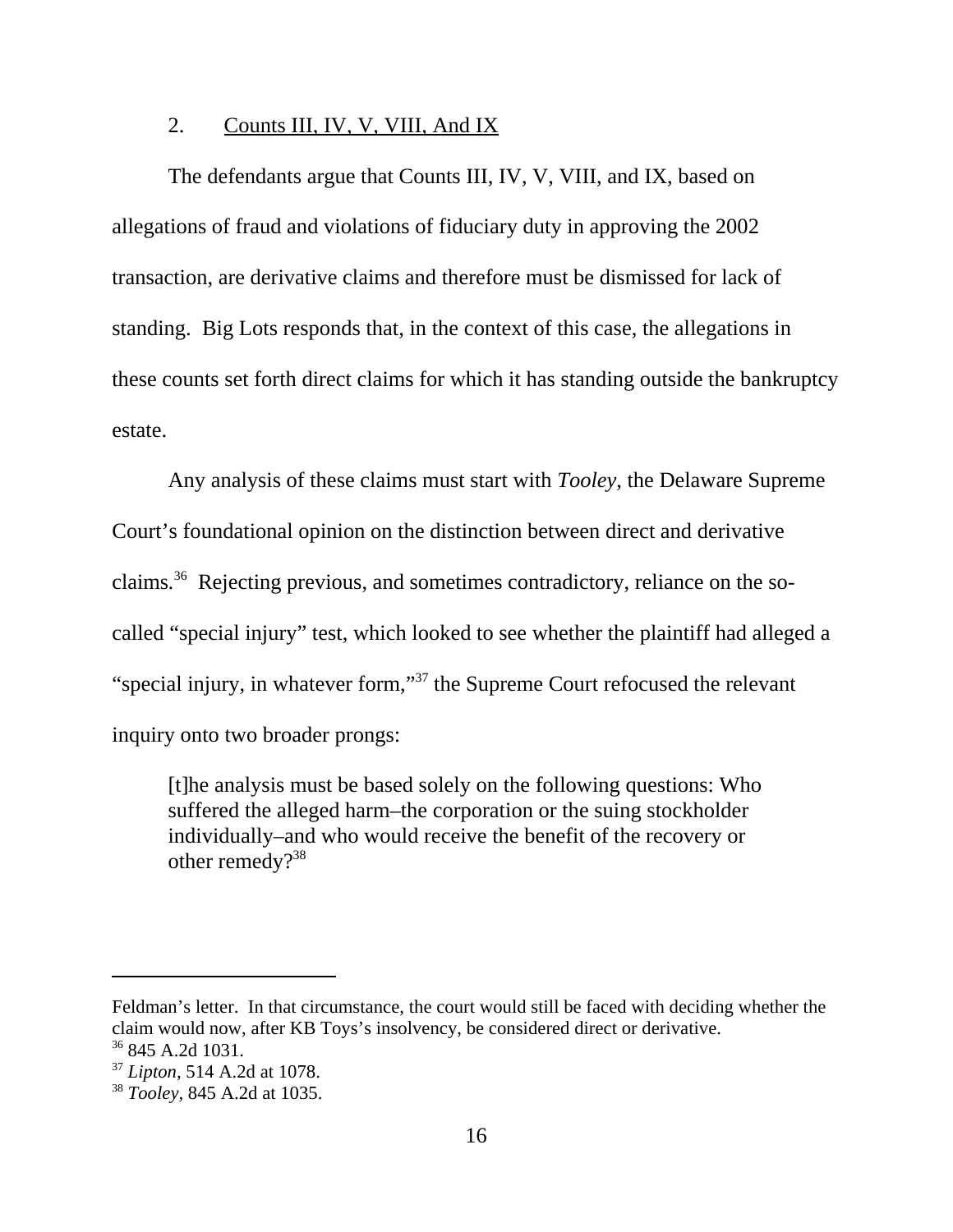A direct claim, in other words, is a claim on which the stockholder can prevail without showing an injury or breach of duty to the corporation,<sup>39</sup> and one in which no relief flows to the corporation.40

Since *Tooley* was decided, this court has been called upon to differentiate between direct and derivative claims.41 The most relevant of these post*-Tooley* opinions to the facts of this case is *Production Resources Group v. NCT Group,*42 a suit brought by a creditor against a debtor, seeking the appointment of a receiver under 8 *Del. C.* § 291, and alleging that the defendant's board and a non-director officer committed various breaches of fiduciary duty.43 The *Production Resources* court rejected any bright line test for determining whether claims are derivative or direct when brought by the creditor of an insolvent corporation. Although the court recognized that most such claims are likely to be derivative claims, under the standard in *Tooley,* the court acknowledged there might nonetheless be some circumstances in which "directors display such a marked degree of animus towards

<sup>41</sup> *See, e.g.*, *Albert v. Alex. Brown Mgmt. Servs.,* 2005 Del. Ch. LEXIS 133, \*43-50 (Del. Ch. Aug. 26, 2005) (holding that a well-pleaded disclosure claim is a direct claim under *Tooley,* while claims for gross negligence, and failure to provide competent and active management are "clearly derivative"); *In re Syncor Int'l Corp. S'holders Litig.,* 857 A.2d 994 (Del. Ch. 2004) (holding that injuries comprising the reduction of consideration paid to shareholders in a merger caused by disclosures of purported misconduct are derivative claims). 42 863 A.2d 772 (Del. Ch. 2004).

<sup>43</sup> *Id.* at 772.

<sup>39</sup> *Id.* at 1038.

<sup>40</sup> *Id.* at 1039.

<sup>17</sup>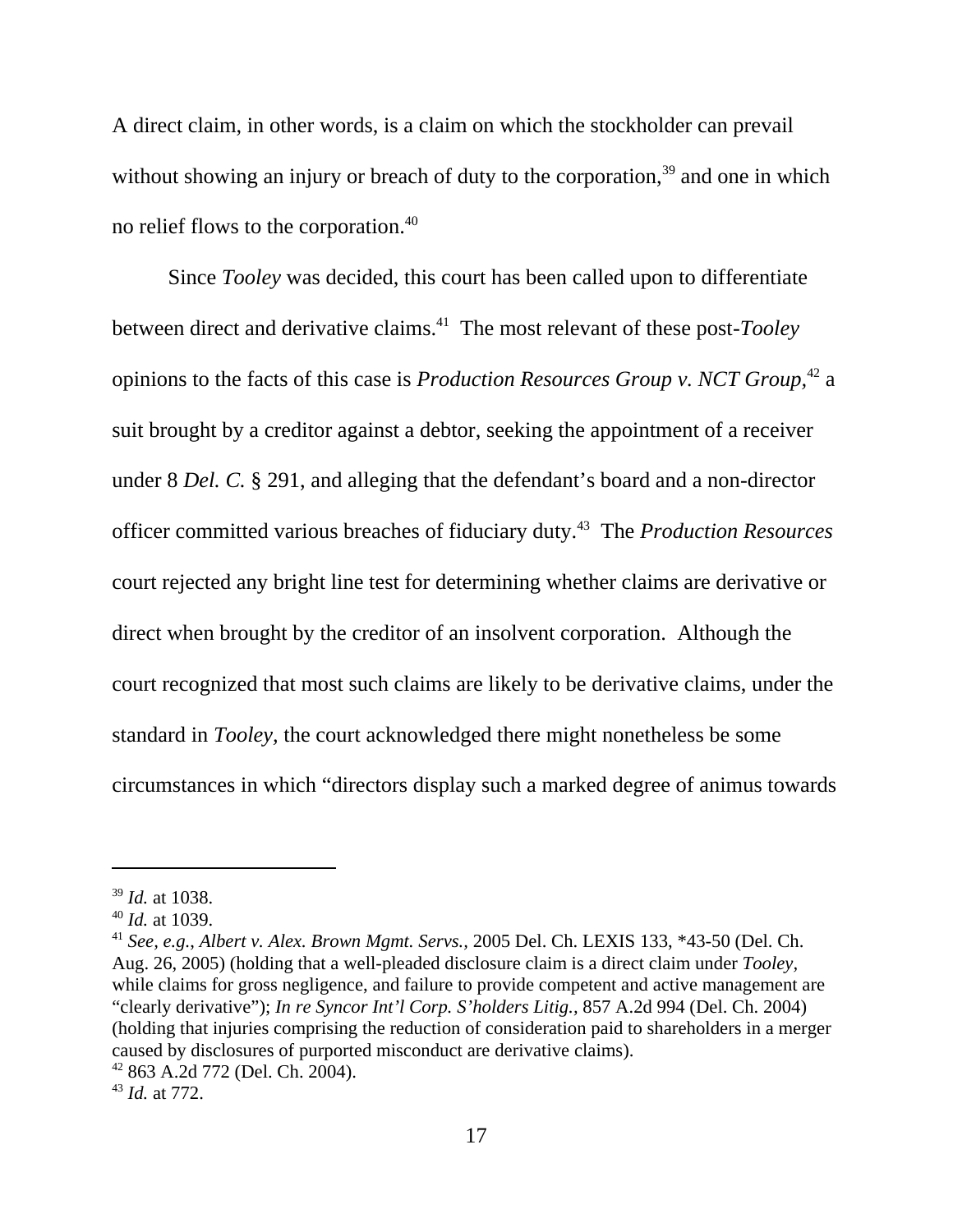a particular creditor with a proven entitlement to payment that they expose themselves to a direct fiduciary duty claim by that creditor."44

The unusual allegations of the plaintiff in *Production Resources* vividly illustrate how such animus could be pleaded. As the court's opinion sets out, the plaintiff had obtained a judgment against the defendant for \$2 million in 1999, and had attempted to compel payment since that time. The facts alleged in the complaint established that the defendant had been insolvent for several years and, yet, had gone to extreme lengths both to avoid paying its judgment creditor and to misuse corporate power for the purpose of improperly benefitting itself and others in control.<sup>45</sup> In the face of such extraordinary machinations, the court was unwilling to dismiss the creditor's claims of specific injury as derivative because it seemed possible that the creditor in question was the only one that had been injured, and was thus the only one to which recovery was due. At the same time, certain other claims were dismissed as derivative, including conclusory accusations that "mismanagement and excessive salaries" had caused the company to become insolvent.<sup>46</sup>

<sup>44</sup> *Id.* at 798.

<sup>45</sup> *Id.* at 778.

<sup>&</sup>lt;sup>46</sup> *Id.* at 780. The court dismissed these claims in part because they set out no claim, and in part because they were derivative claims. ("Some of PRG's fiduciary duty claims rest largely on generalized and conclusory allegations that NCT's board and officers have mismanaged the firm. Claims of this kind are classically derivative, in the sense that they involve an injury to the corporation as an entity and any harm to the stockholders and creditors is purely derivative of the direct financial harm to the corporation itself."). *Id.* at 776.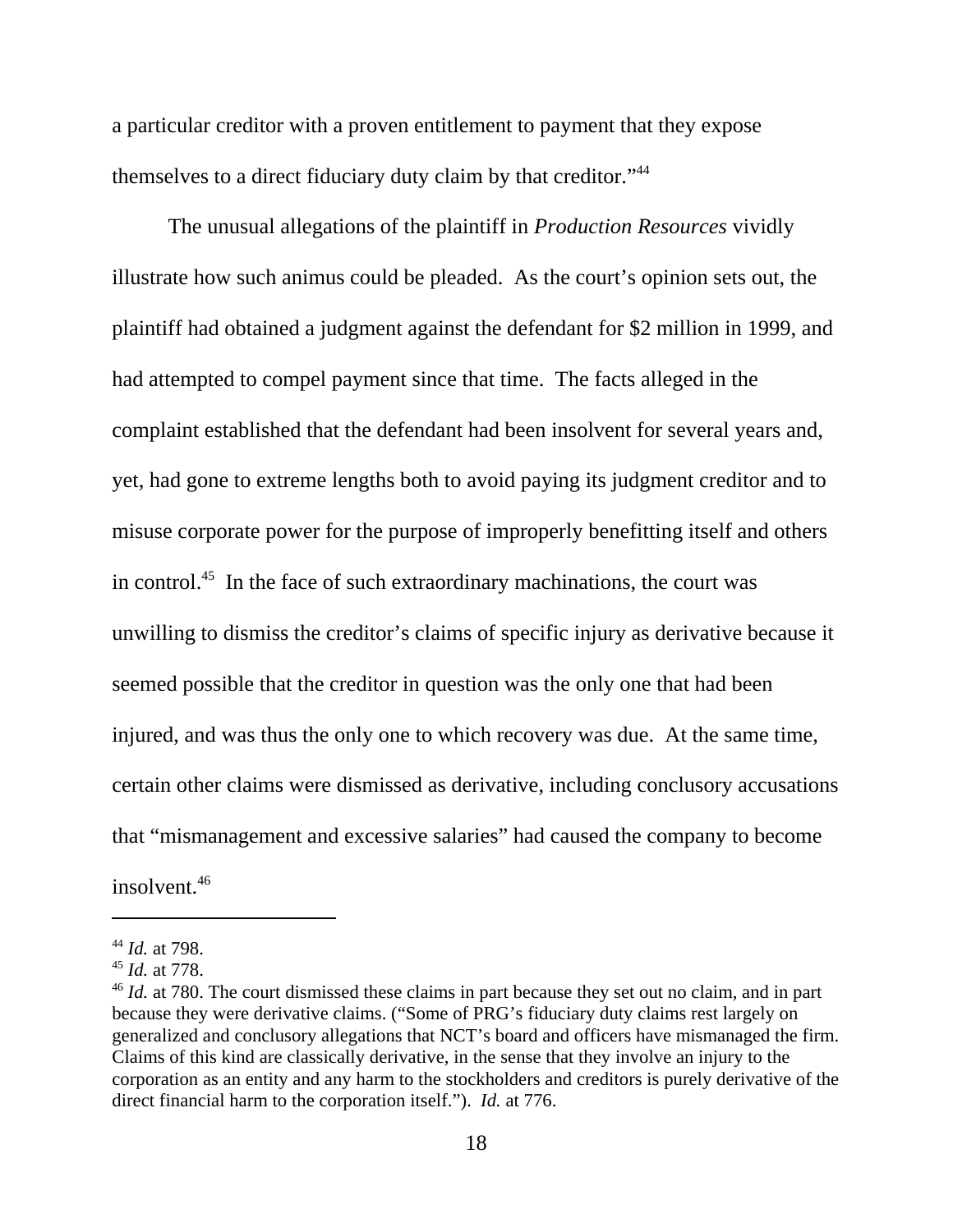Big Lots urges that the facts of this case mirror those of *Production Resources,* noting similar allegations of insider payments in defiance of a "legitimate, undisputed, debt obligation" owed to it, with knowledge that the 2002 transaction would allegedly render HCC insolvent. However, there are fundamental differences between this case and *Production Resources,* a decision which relied heavily on its unique facts. As is clearly evident in *Production Resources*, all the challenged transactions occurred in the context of an already insolvent company. In contrast, the amended complaint in this case only attempts to allege that HCC became insolvent after, and as a result of, the 2002 transaction.

Additionally, the plaintiff in this case had no right to repayment of its debt at the time of the challenged transaction. Unlike the judgment creditor plaintiff in *Production Resources,* Big Lots's entire credit agreement with HCC consisted of the unsecured PIK Note, due eight years after the 2002 transaction was set to close. The immediacy of the *Production Resources* defendant's debt was a necessary underpinning of the court's finding that the debtor's recalcitrance might have been motivated by targeted animus towards the plaintiff.<sup> $47$ </sup> The PIK Note in this case sat in the distant future, making Big Lots's argument that the defendants acted with the PIK Note in mind entirely incredible.

<sup>47</sup> As the court noted, it was the "odd" circumstances of *Production Resources* in concert that were "suggestive of . . . bad faith on the part of the NCT board members." *Id.* at 797.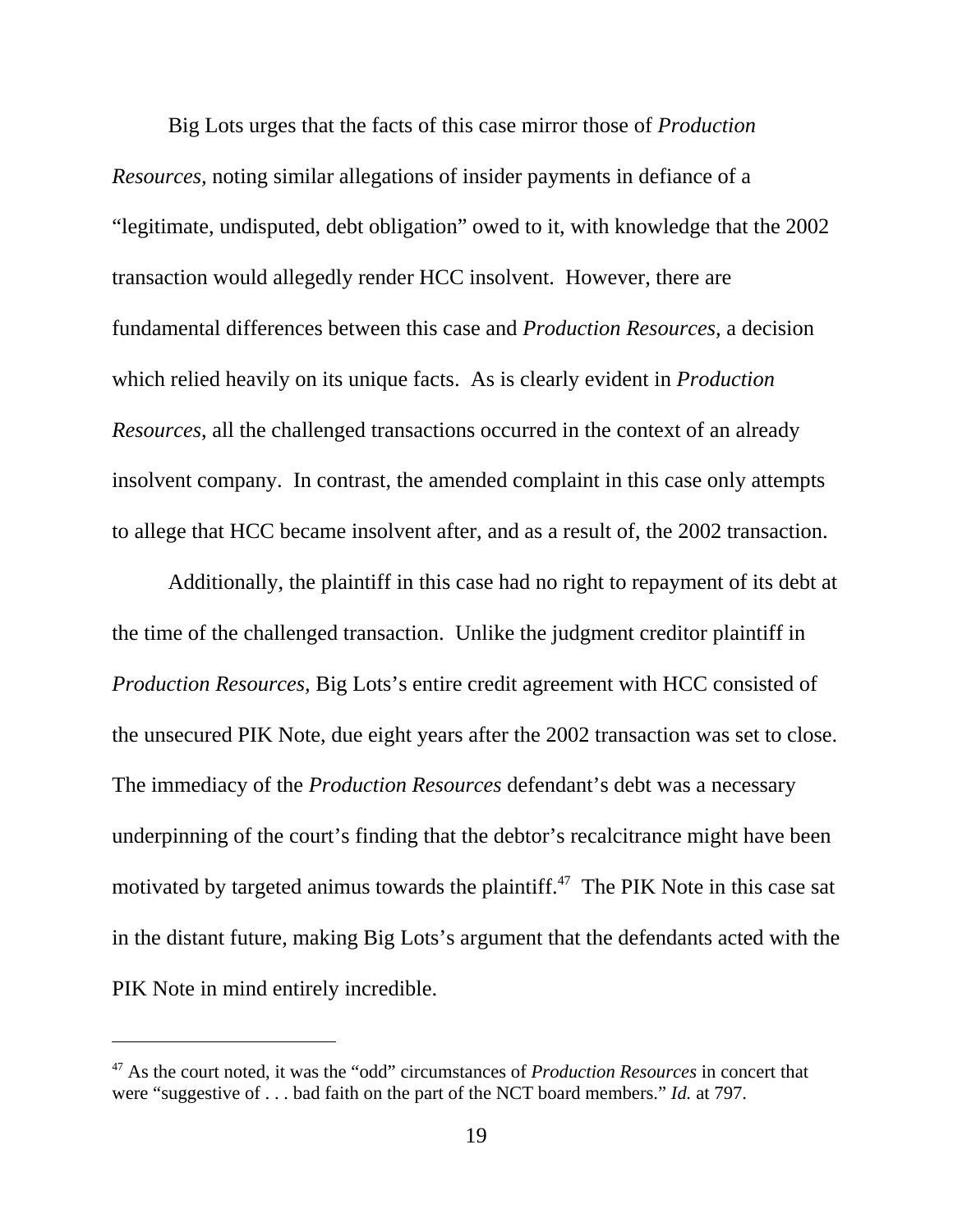Indeed, the claims brought by Big Lots in this case, if they resemble those in *Production Resources* at all, resemble the claims that the court dismissed.<sup>48</sup> Shorn of excess verbiage, Big Lots's fundamental complaint in the counts at issue here is that the defendants caused HCC to become insolvent through what amounted to breaches of fiduciary duty. As the court noted in *Production Resources*, however, "claims of this type are classically derivative."49 They do not become direct simply because they are raised by a creditor, who alleges that the breaches of fiduciary duty caused it specific harm by preventing it from recovering a debt outside of bankruptcy.

That result is directly in line with good corporate policy. As numerous commentators have observed, creditors are usually better able to protect themselves than dispersed shareholders.<sup>50</sup> There is no doubt that Big Lots was a sophisticated

<sup>48</sup> *Id.* at 798.

<sup>49</sup> *Id.* at 776.

<sup>50</sup> *See, e.g.*, Stephen M. Bainbridge, *Much Ado About Little? Directors' Fiduciary Duties in the Vicinity of Insolvency,* J. BUS. & TECH. L.(forthcoming) http://ssrn.com/abstract=832504 at 28 (noting, for example, that "relative to many nonshareholder constituencies, shareholders are poorly positioned to extract contractual protections. Unlike bondholders, for example, whose term-limited relationship to the firm is subject to extensive negotiations and detailed contracts, shareholders have an indefinite relationship that is rarely the product of detailed negotiations"); *But see* Larry E. Ribstein & Kelli A. Alces, *Directors' Duties in Failing Firms,* J. BUS. & TECH. L. (forthcoming) http://ssrn.com/abstract=880074 at 8 (arguing that the greater protection generally due to debt-holders over shareholders is not an inherent characteristic of either instrument, because such distinctions may not apply to closely held corporations, or public corporations held substantially by institutional shareholders who can act collectively or through intermediaries).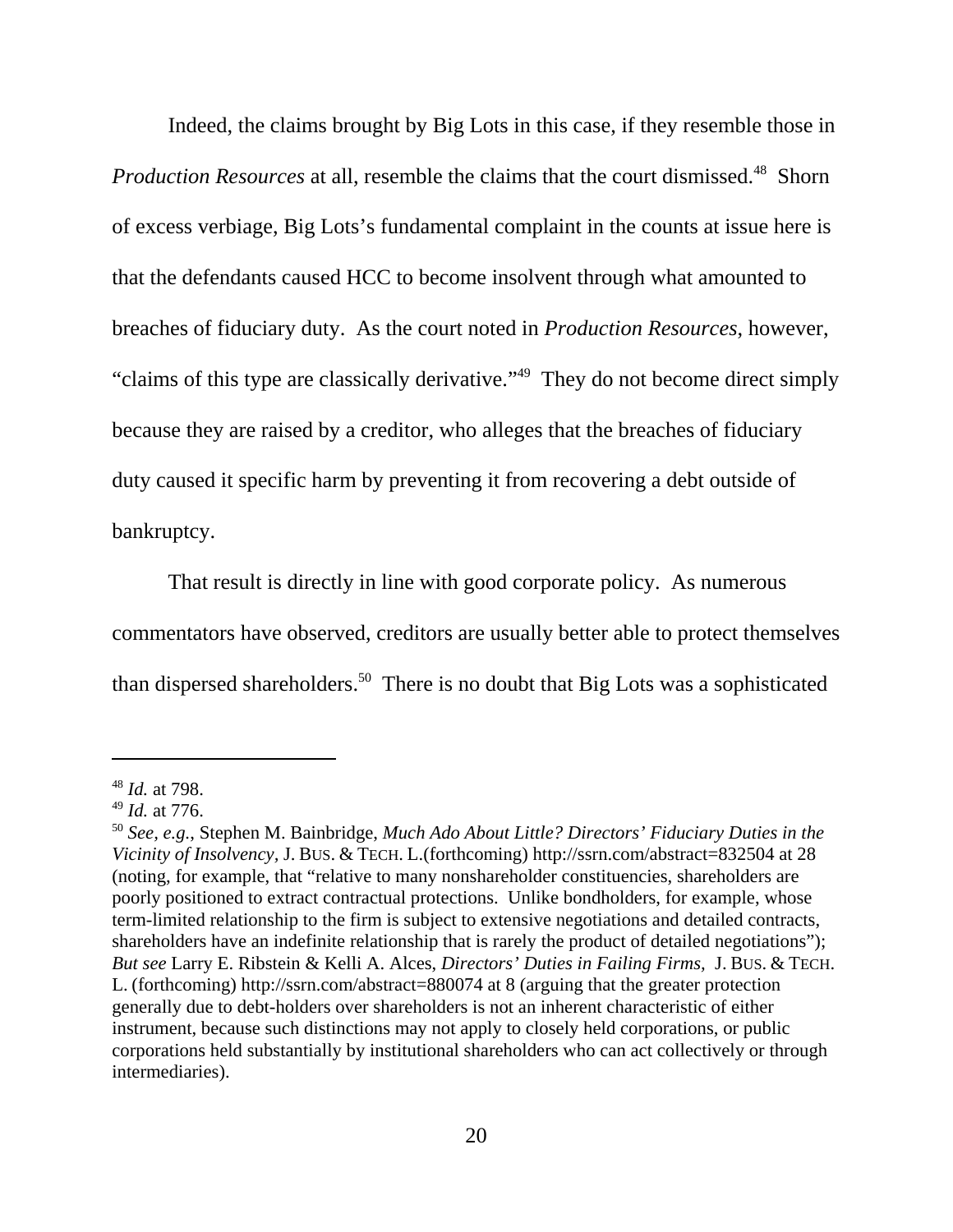creditor which could have negotiated in the 2000 sale for protections against later transactions. However, the PIK Note is not alleged to contain any of the covenants and warranties that often bind debt contracts. Given the facts as pleaded, the absence of these otherwise standard provisions suggests strongly that the PIK Note was designed from the beginning to provide Big Lots some limited upside potential in the event that Bain was able to turn the KB Toys businesses into a profitable enterprise over the medium term. To imply further protections through fiduciary duty law would put the court in the awkward position of renegotiating a deal reached by extremely sophisticated and well represented parties, to the clear detriment of the bankruptcy estate. That kind of *ex post* rationalization has rarely been the practice of the Delaware judiciary, and for good reason.

 Big Lots also relies on what the court may loosely designate as merger cases to bolster its argument that its current allegations represent direct claims. Specifically, it relies on *Parnes v. Bally Entertainment Corp.*, 51 a case which held that a plaintiff that attacks the fairness of a merger alleges a direct injury rather than injury to the corporation.<sup>52</sup> Big Lots argues that because the 2002 transaction in this case was also allegedly "unfair," *Parnes,* as reaffirmed by the Delaware Supreme Court in *Tooley,* controls the result in this case.

<sup>51 722</sup> A.2d 1243 (Del. 1999).

<sup>52</sup> *Id.* at 1245.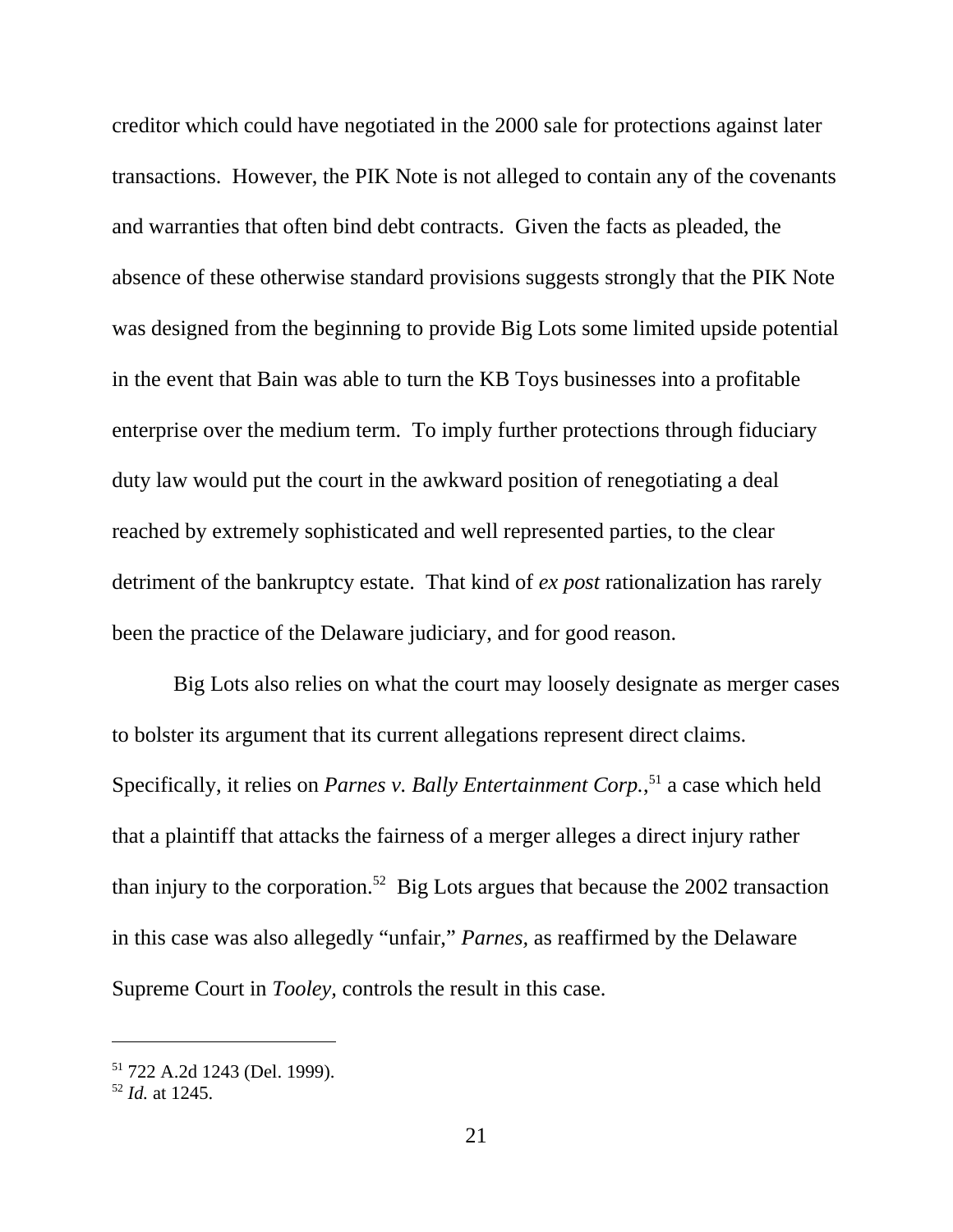Big Lots's argument is based on a gross misreading of *Parnes.* That decision did not establish that every allegation of unfairness, in any transaction whatsoever, raises a direct claim. Rather, the holding in *Parnes* is necessarily premised on the fact that the challenged transaction was a merger, in which the plaintiffs would lose standing to bring derivative claims and the misconduct at issue was intimately bound up with the merger itself*.* Moreover, the Supreme Court held the claims at issue in *Parnes* to be direct because the purportedly unfair price paid to the shareholders in the merger did not injure the corporation in the way that mismanagement or improper self-dealing does. The facts are quite different here, where the entire injury alleged by Big Lots flows from the fact that KB Toys eventually became insolvent.

In summary, Big Lots has pleaded facts that could support a finding of injury to the corporation alone.<sup>53</sup> Under the test laid out in *Tooley*, therefore, it is clear that the claims asserted in Counts III, IV, V, VIII, and IX are entirely derivative in nature and cannot be maintained by Big Lots in this proceeding.<sup>54</sup>

<sup>&</sup>lt;sup>53</sup> Count VII, which alleges a breach of fiduciary duty against Glazer in his former capacity as a director of Big Lots, is a paradigmatically direct claim brought by an aggrieved corporation (Big Lots) against one of its own directors. That count, as discussed below, is nonetheless dismissed for failure to state a claim.

<sup>&</sup>lt;sup>54</sup> Big Lots cites two additional lines of authority for its argument that the claims it brings in this case are direct. Both are inapposite. First, Big Lots claims that nondisclosure claims are generally direct claims, citing this court's decision in *Alex. Brown Mgmt. Servs.,* 2005 Del. Ch. LEXIS, at \*44. Although the plaintiff is right to note that non-disclosure claims are direct claims where a defendant has "failed to disclose material information when they had a duty to disclose it," the complaint alleges no well-pleaded facts that establish the defendants had any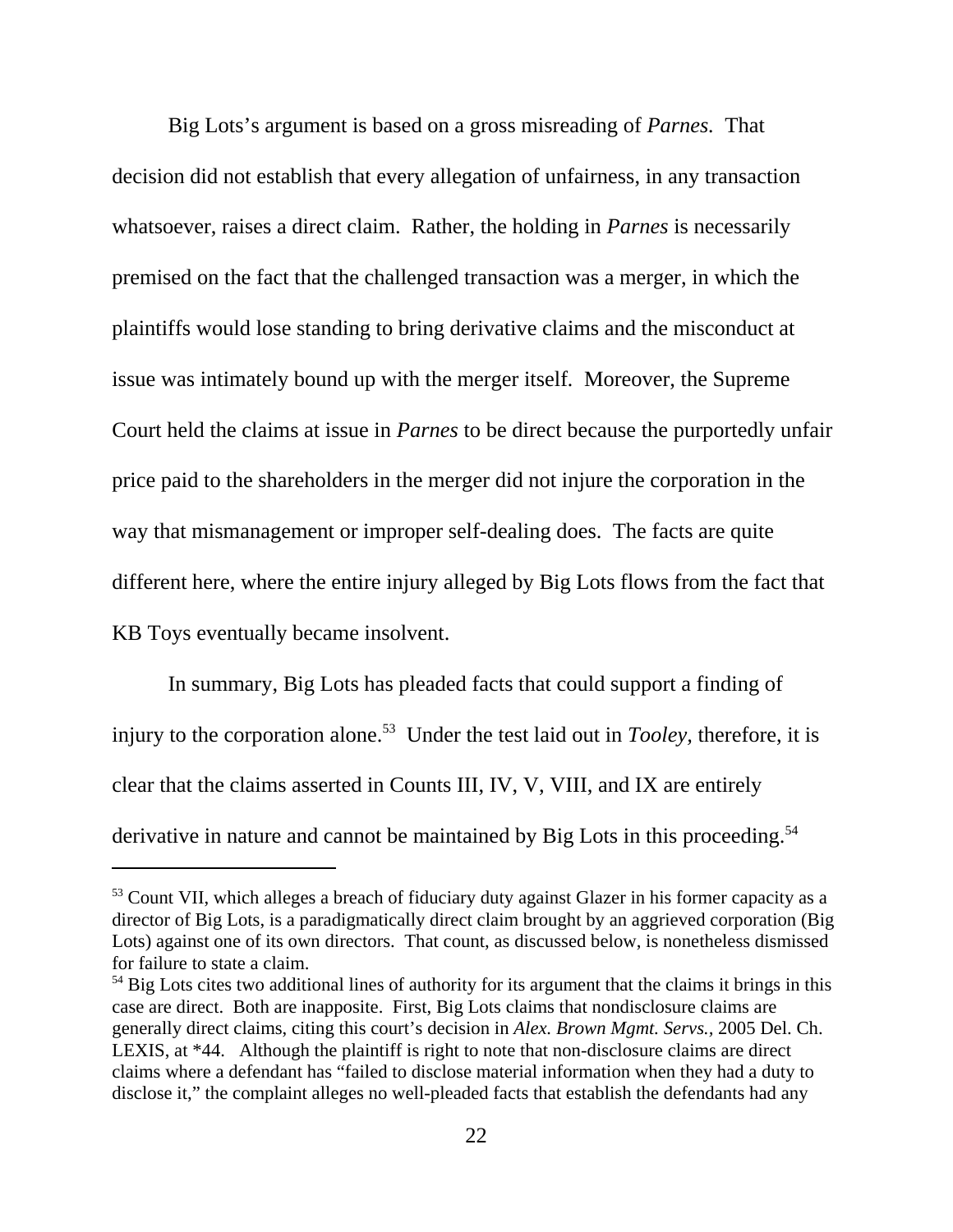B. Count I

The plaintiff alleges in Count I that the Bain defendants and the Bain director defendants committed fraud in executing the stock purchase agreement for the 2000 transaction on behalf of KB Acquisition. This allegation is based, purportedly, on the text of Section 4.06 of the stock purchase agreement that formed part of the 2000 transaction, which provides, in pertinent part, that:

Buyer has received and delivered to Seller a letter from Fleet Retail Finance Inc. and Fleet Securities Inc. . . . with respect to debt financing . . . in an amount sufficient to fund the Company Dividend Amount, and to enable the Buyer or its designee to pay the Share Purchase Price, and *make any other payments to be made by Buyer or its designee under this Agreement or the transactions contemplated hereby.*<sup>55</sup>

According to Big Lots, the italicized language above committed the defendants to ensuring that HCC would remain solvent and able to pay the PIK Note until it became due in 2010. But, Big Lots alleges, the defendants never intended to honor the purported commitment set forth in Section 4.06, and instead meant from the beginning to execute the 2002 transaction and thus render HCC insolvent.

duty to disclose their intention, if any, to conduct the 2002 transaction when they signed the stock purchase agreement in 2000. In the absence of a specific duty to disclose, the plaintiff has only pleaded a set of derivative fiduciary duty claims. Second, Big Lots relies on cases based on the long established and common sense principle that the same set of facts can set out both direct and derivative claims (seeking different forms of relief) to suggest that the same is true in this case. *See*, *e.g.*, *Grimes v. Donald*, 673 A.2d 1207, 1212 (Del. 1996). Had Big Lots pleaded facts which establish a direct claim, such as those in *Production Resources*, both the bankruptcy estate and Big Lots could have brought claims arising out of the same facts. The complaint fails, however, to adequately plead such facts.

<sup>55</sup> Scaggs Aff., Ex. A § 4.06.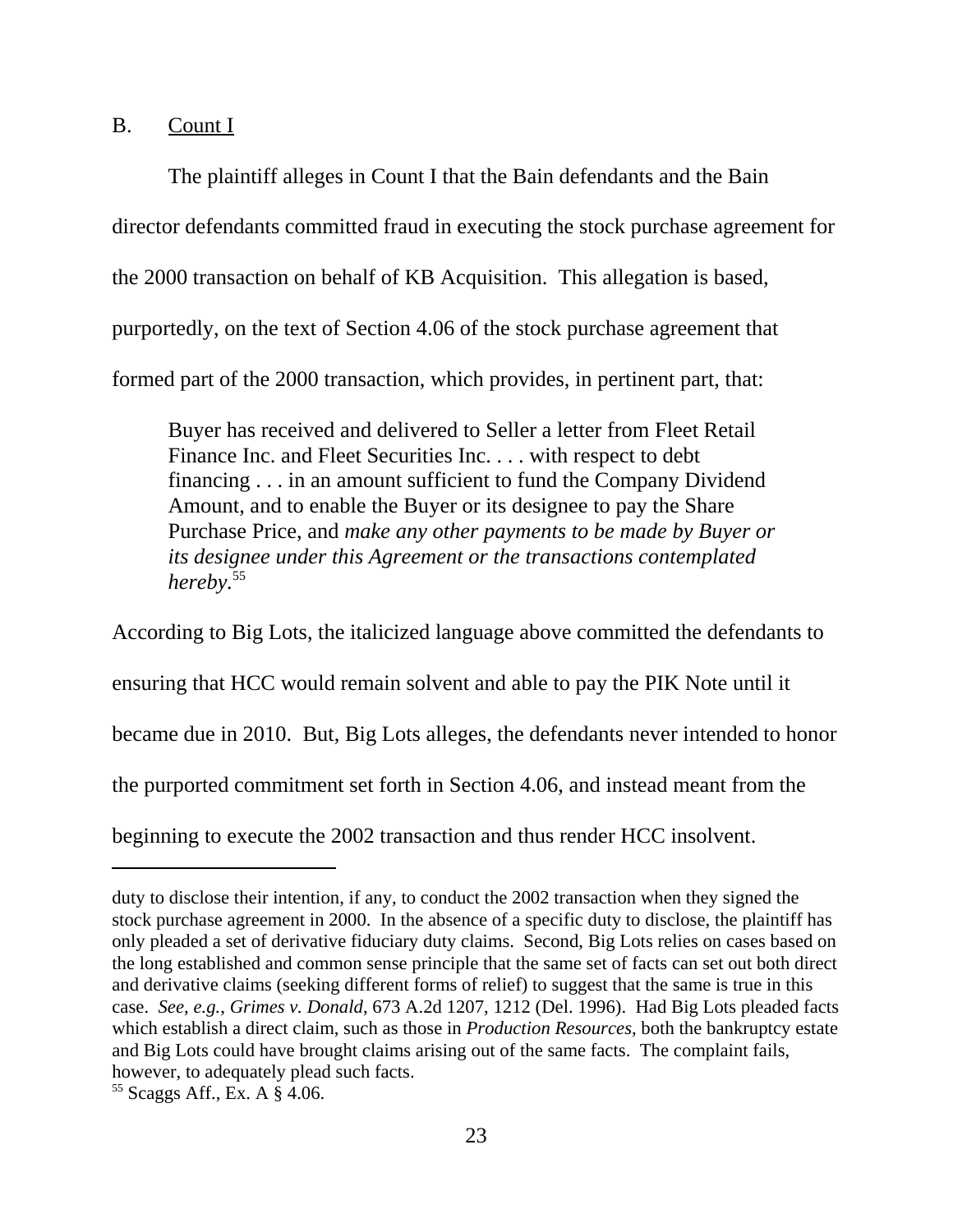Therefore, Big Lots claims, the defendants fraudulently induced it to enter into the 2000 transaction believing that its investment in the PIK Note was secure.<sup>56</sup>

The plaintiff's argument entirely misconstrues Section 4.06 of the stock purchase agreement. The plain language of this provision sets out nothing more than a guarantee that the buyer, defined solely as KB Acquisition Corp.,<sup>57</sup> had obtained a commitment letter from Fleet, that the commitment letter was for sufficient financing to meet the buyer's obligations to close the stock purchase agreement, and that the commitment letter remained in full force and effect as of the closing. Nothing in this section imposes any obligation on HCC, or even suggests that KB Acquisition undertook therein to ensure the continued solvency of HCC for ten years into the future. Indeed, Section 4.06's emphasis on the defined "Share Purchase Price," which excludes the PIK Note, rather than the "Purchase Price,"58 which includes that note, makes this conclusion even more clear.59 In sum, the only reasonable reading of Section 4.06 is that it provides comfort to the seller that the buyer intends to close the transaction, and that the

<sup>&</sup>lt;sup>56</sup> The court notes that, by alleging that the defendants committed fraud by inducing Big Lots to enter into a transaction based on a false statement, Big Lots has stated an unambiguously direct claim in the form suggested by *Production Resources*, 863 A.2d at 794. The defendants do not dispute the plaintiff's standing to bring this claim.

<sup>57</sup> Scaggs Aff., Ex. A.

<sup>&</sup>lt;sup>58</sup> The "Purchase Price" is defined as the "Share Purchase Price, plus the Company Dividend Amount, plus the HCC note . . . ." *Id.* at § 2.01.

 $59$  The share purchase price, as defined by the agreement, includes only the "(i) amount in cash equal to the Cash Consideration less the Company Dividend Amount and (ii) the warrants." *Id.*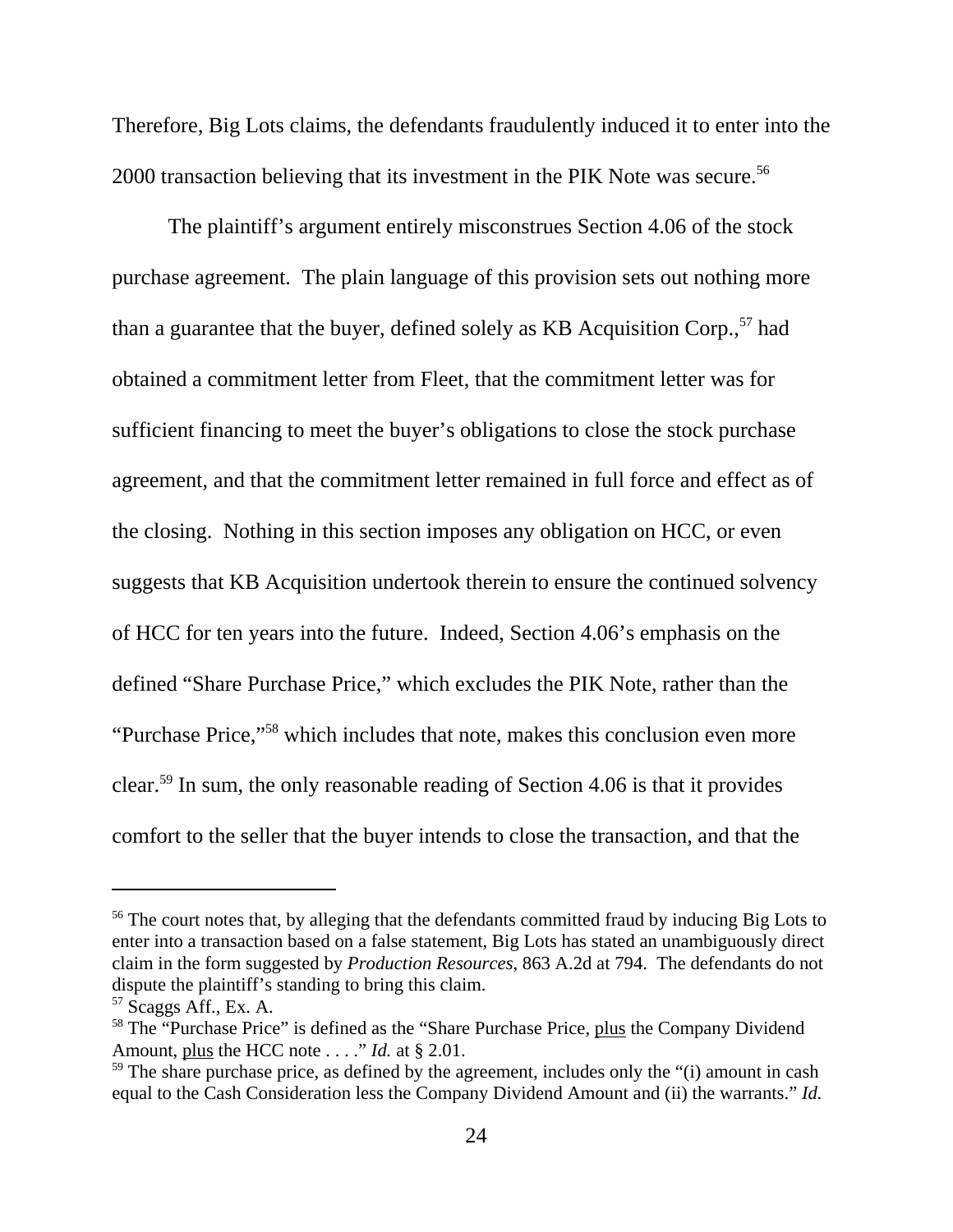buyer's financial ability to do so will remain uncompromised. To turn that entirely standard promise into an all-encompassing guarantee that KB Acquisition and all its subsidiaries will continue to be solvent for ten years stretches the plain contractual language far beyond the breaking point. Section 4.06, therefore, is unambiguous, and cannot be the basis of an allegation of fraud in the inducement against the defendants.

### C. Count VII

Count VII alleges that Glazer violated his fiduciary duties to Big Lots as a Big Lots director on two separate occasions. First, the plaintiff claims that Glazer violated his fiduciary duty of loyalty by approving the 2002 transaction while also serving as a Big Lots director, and by failing to disclose to Big Lots the extent of his interest in that transaction. Second, the plaintiff claims that Glazer violated his fiduciary duty of loyalty to Big Lots because he failed at the time the KB Toys businesses were sold in 2000 to disclose to Big Lots that the defendants intended to execute the 2002 transaction and thus render HCC insolvent. Big Lots claims, in essence, that Glazer's failure to disclose caused Big Lots to approve the 2000 transaction.

Both parties agree that Ohio law applies to Glazer's actions as a director of Big Lots, an Ohio corporation. Fiduciary duty violations under Ohio law are governed by statute, requiring that a director perform his or her duties as a director: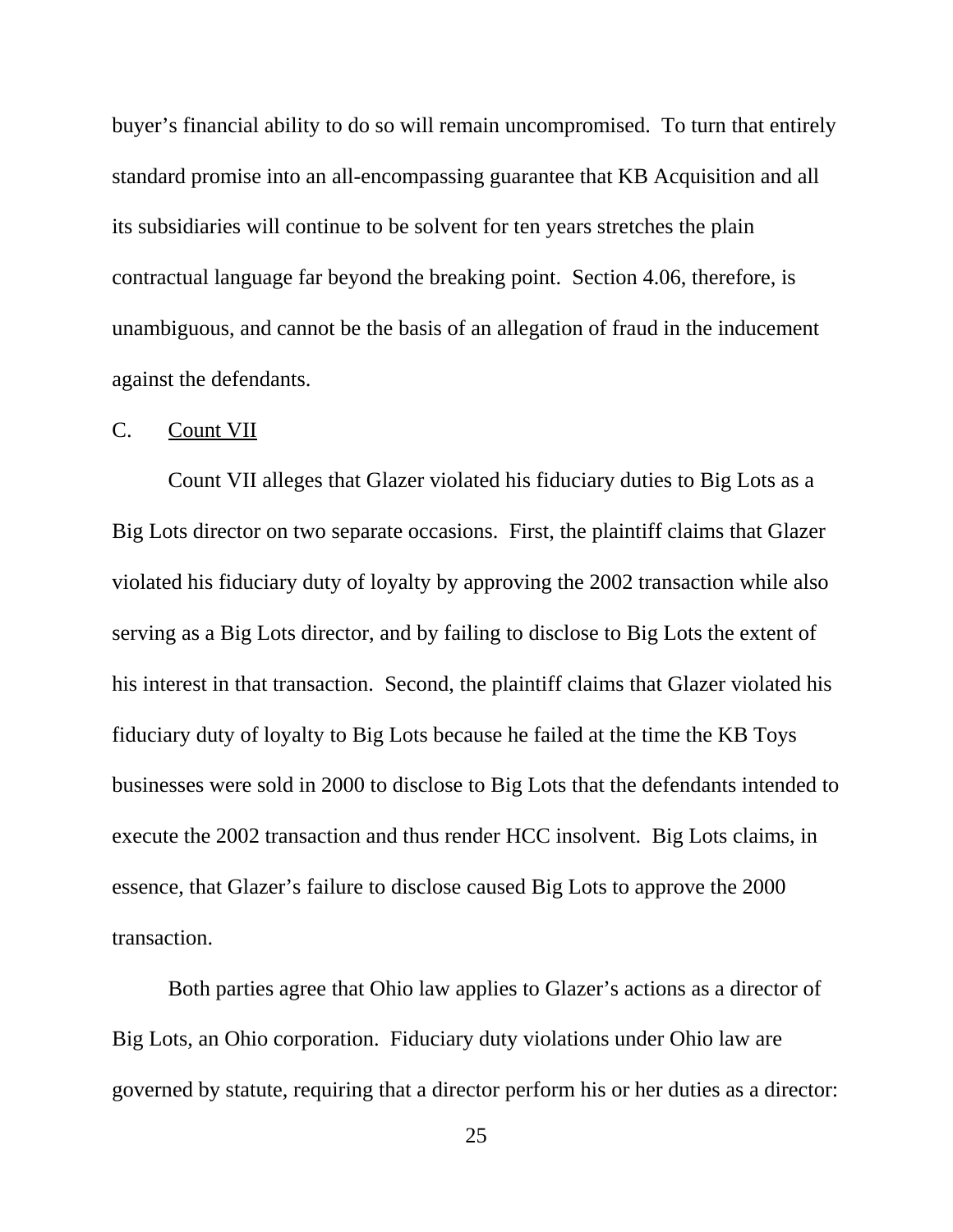in good faith, in a manner he reasonably believes to be in or not opposed to the best interests of the corporation, and with the care that an ordinarily prudent person in a like position would use under similar circumstances.<sup>60</sup>

Additional language in the statute provides that a breach of a duty as a director

gives rise to an award of money damages only if clear and convincing evidence

shows that:

[the] director's action or failure to act involved an act or omission undertaken with deliberate intent to cause injury to the corporation or undertaken with reckless disregard for the best interests of the corporation. $61$ 

These two statutory provisions appear to establish a higher pleading standard for

claims of monetary damages than claims for injunctive relief. Indeed, as an

authority on Ohio corporate law explains:

[a]pparently, a director can be found, by clear and convincing evidence, to have acted in a manner she does *not* reasonably believe to be in, or not opposed to, the best interests of the corporation . . . i.e., the director may be found to have breached his or her duties under R.C. § 1701.59(B) and still not be held liable in damages for that action or inaction unless it is proved, also by clear and convincing evidence, that the director acted with deliberate intent to injure the corporation, or with a "reckless disregard for the best interests of the corporation."62

<sup>60</sup> OHIO REV. CODE § 1701.59(B).

<sup>61</sup> Ohio REV. CODE §§ 1701.59(C)(1), 1701.59(D); *Frank Lerner & Assoc. v. Vassy,* 599 N.E.2d 734, 738 (Ohio Ct. App. 1991).

 $^{62}$  JULIE C. SHIFMAN, OHIO CORPORATION LAW § 7.5 (2005).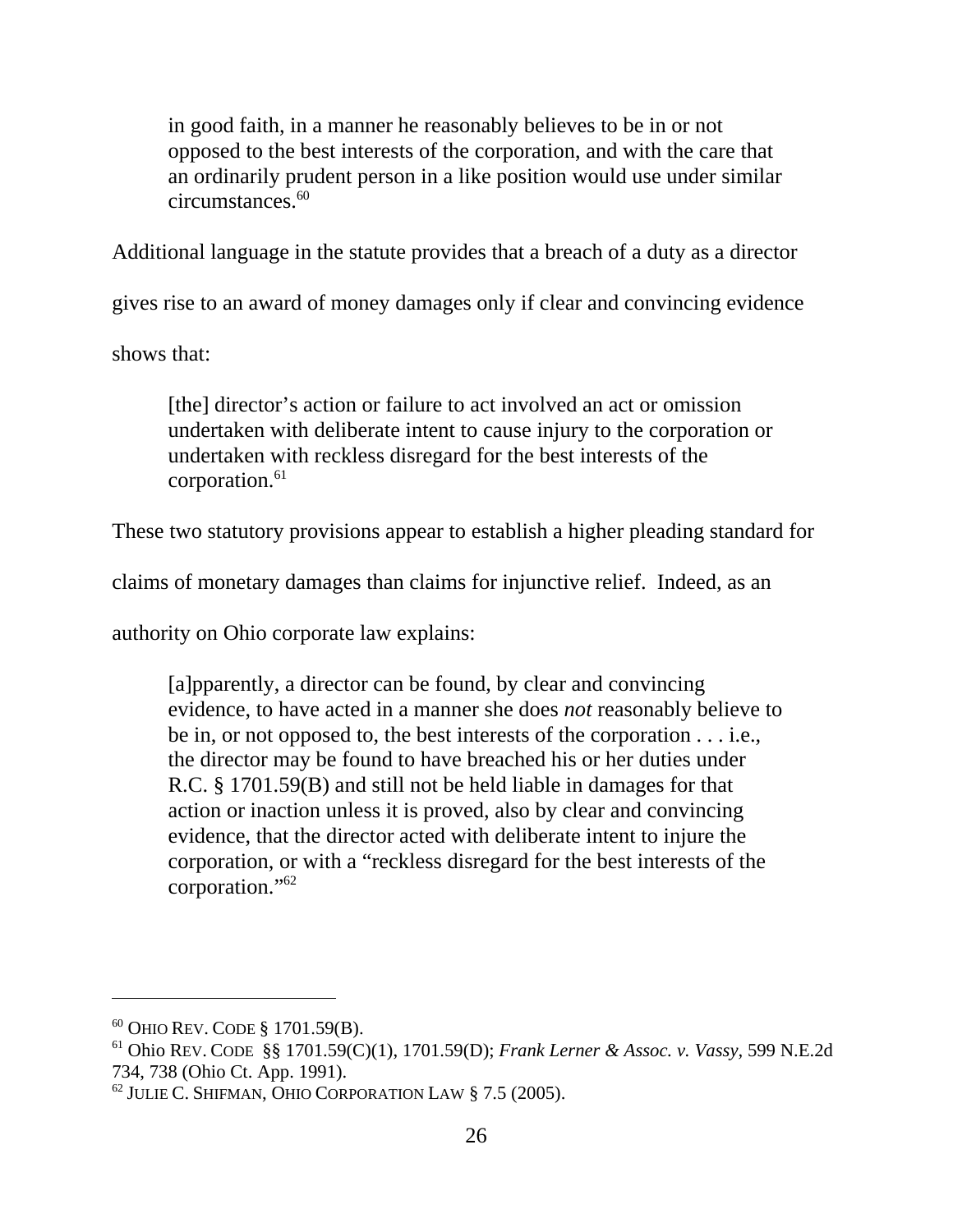Essentially, therefore, Ohio law establishes that in cases seeking monetary damages, a plaintiff can only succeed if it proves what, in Delaware, would amount to a lack of good faith. From this statutory foundation, Ohio courts frequently refer to Delaware case law and expertise in determining the contours of fiduciary duty.63

Delaware courts have long held that a certain duty to disclose inheres in the duty of loyalty. As this court held in *Hoover Industries v. Chase*,<sup>64</sup> for example, "the intentional failure or refusal of a director to disclose to the board a defalcation or scheme to defraud the corporation of which he has learned, itself constitutes a wrong  $\dots$  <sup>65</sup> But this duty to disclose is not a general duty to disclose everything the director knows about transactions in which the corporation is involved. Rather, the director disclosure cases decided in Delaware courts have implicated circumstances in which the director is personally engaged in transactions harmful to the corporation, but beneficial to the director.<sup>66</sup> *Hollinger International v. Black* $67$  is the paradigmatic example of this claim. In that case, the controlling

<sup>63</sup> *See, e.g, Abrahamson v. Waddell,* 624 N.E.2d 1118, 1120 (Ohio Com. Pl. 1992) (citing *Paramount Commc'ns v. Time,* 571 A.2d 1140 (Del. 1989); *Kelly v. Wellsville Foundry,* 2000 Ohio App. LEXIS 6287 (Ohio. Ct. App. Dec. 6, 2000) ("Delaware courts are widely renowned and respected for their expertise in the area of business law"). 64 1988 Del. Ch. LEXIS 98 (Del. Ch. July 13, 1988).

<sup>65</sup> *Id.* at \*7.

<sup>66</sup> *Thorpe v. CERBCO*, *Inc.,* 676 A.2d 436 (Del. 1996) (finding a duty to disclose where controlling shareholders and directors failed to tell disinterested directors of an offer to buy the company, and instead arranged to sell their own shares only).

<sup>67 844</sup> A.2d 1022 (Del. Ch. 2004).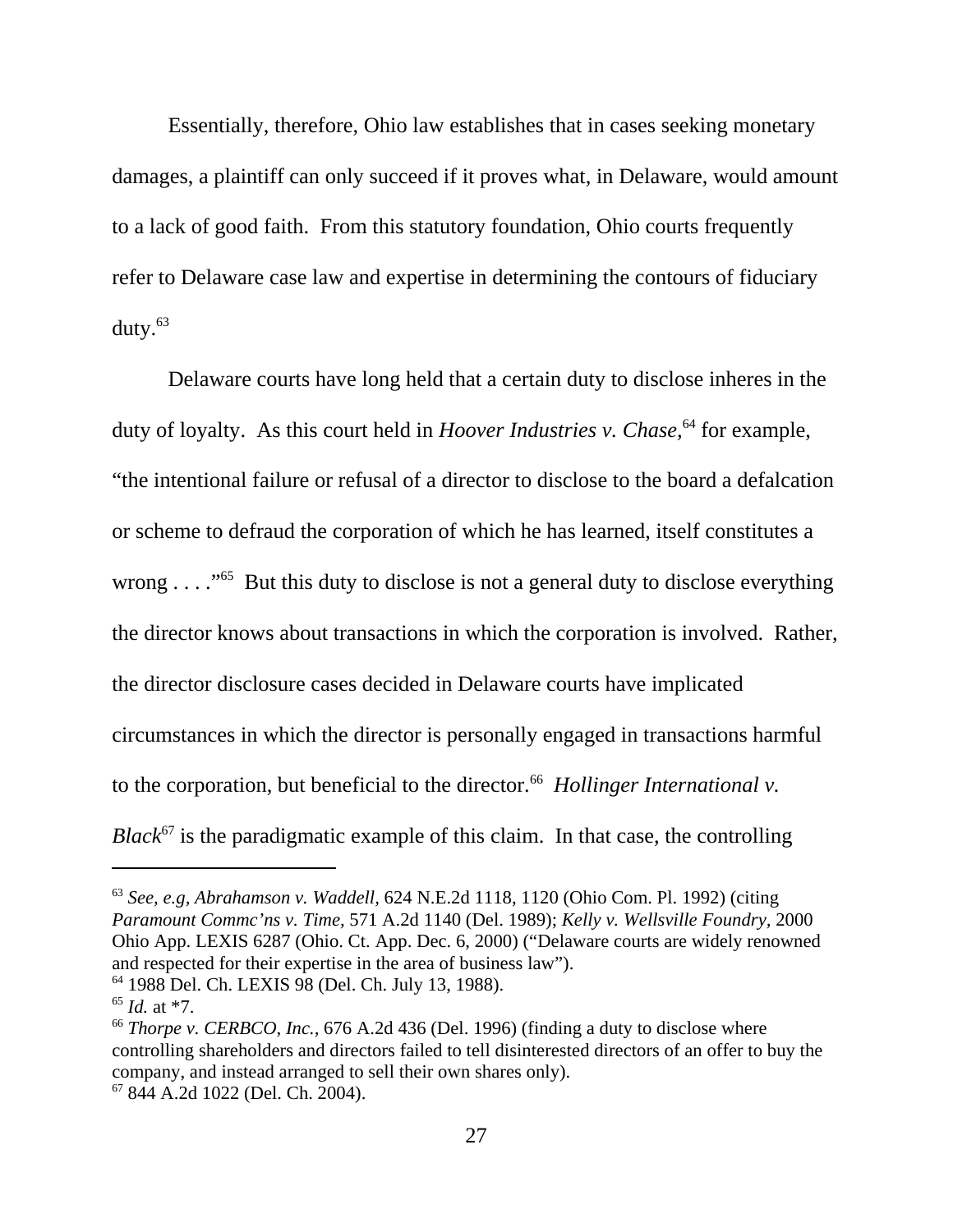shareholder and director failed to disclose that he was "shopping" the company in violation of a signed contract that forbade him to do so. $^{68}$  The court held this failure to disclose to be a violation of the director's fiduciary duty. But even in that extreme circumstance, the court was careful to note that the duty to disclose this information was based on the specific facts of the case, which featured circumstances "under which . . . full disclosure was obviously expected."69

Under this standard, Count VII's allegations concerning the 2002 transaction fail to state a claim for relief. The simple fact is that the extent of Glazer's interest in that transaction, in his capacities as an officer, director, or investor in KB Toys, was completely immaterial to Big Lots, which had no right to approve or disapprove either the transaction or Glazer's participation in it. What was arguably material to Big Lots was the fact of the transaction and its size, and there is no allegation that Big Lots was ignorant of those facts. Nor can it be said that Glazer violated some fiduciary duty owed to Big Lots under Ohio law by approving the 2002 transaction as a director of KB Toys, as his duties in that capacity ran entirely to KB Toys.

Count VII's claim against Glazer with respect to the 2000 transaction is critically dependent on an allegation that Glazer either knew or should have known

<sup>68</sup> *Id.* at 1061.

<sup>69</sup> *Id.* at 1062.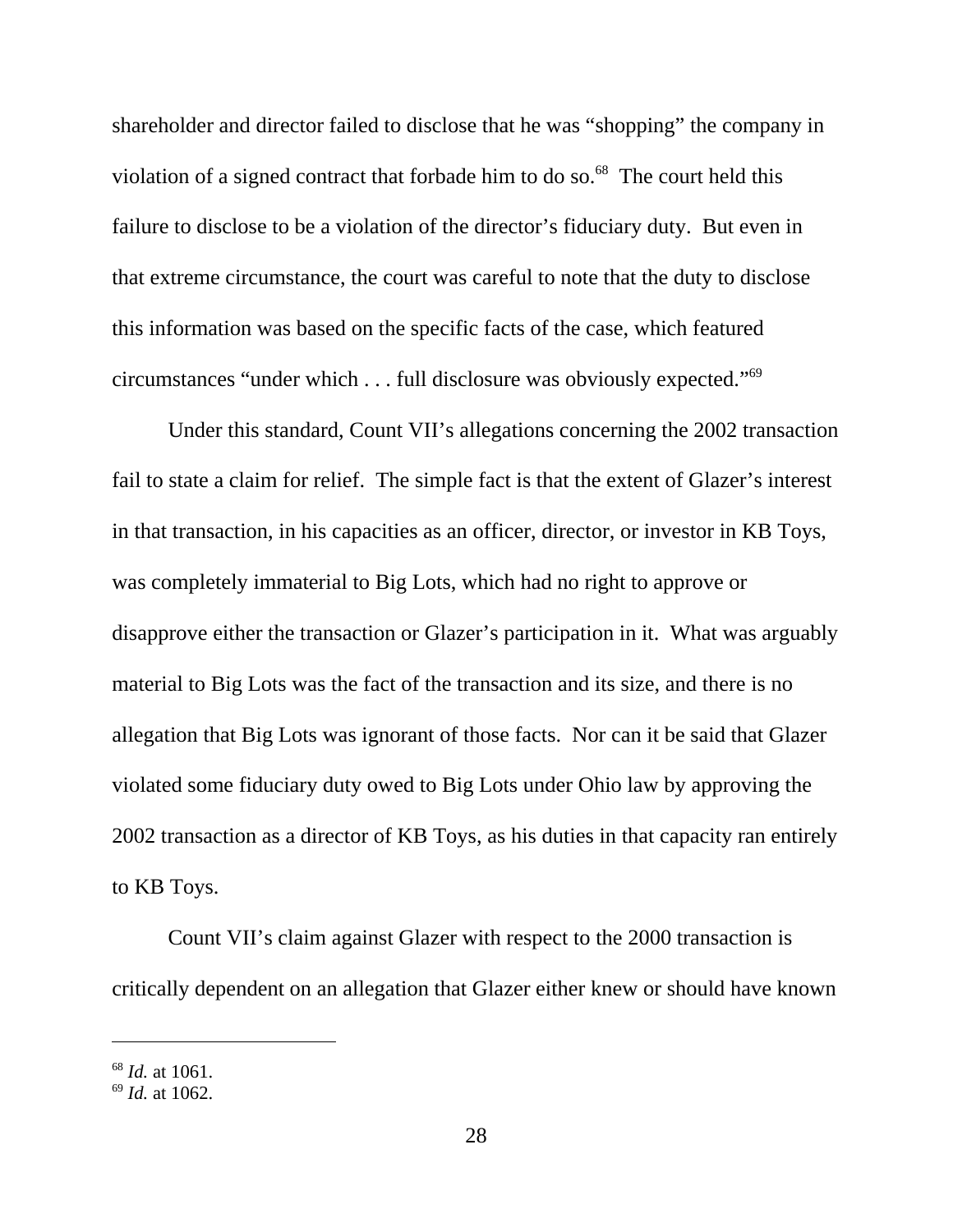that the defendants would execute the 2002 transaction within some short time after the sale of the KB Toys businesses and, thus, that Glazer should have warned the other Big Lots directors of that fact. The court must grant the defendants' motion to dismiss this claim because Big Lots has failed to sufficiently allege that Glazer actually knew or actually had reason to know that the 2002 transaction would happen. Instead, just as Big Lots would have the court infer that the proximity of the 2002 transaction and the 2004 bankruptcy means that the two are connected, it insists that the proximity of the 2000 and 2002 transactions means that Glazer knew or should have known in 2000 that the 2002 transaction was inevitable. Much more than this effort to plead knowledge in the alternative is required where a plaintiff bases a claim on a director's duty to disclose, a duty which our courts have only invoked in cases where the defendant had clear knowledge of the information at issue.<sup>70</sup>

To hold otherwise here would expose participants in leveraged buyout transactions, where directors or officers of the seller often emerge as directors and

<sup>70</sup> *See, e.g.*, *Int'l Equity Capital Growth Fund v. Clegg,* 1997 Del. Ch. LEXIS 59, \*19 (Del. Ch. Apr. 21, 1997) (invoking the duty to disclose where a director had induced the board to purchase a manufacturing plant that, at the time of the purchase, was known to manufacture defective products); *Hoover,* 1988 Del. Ch. LEXIS, at \*7 (noting that a "director does breach his duty of loyalty if he knows that the company has been defrauded and does not report what he knows to the board . . . at the very least when he is involved in the fraud and keeps silent in order to escape detection"); *Summit Investors II v. Sechrist Indus.,* 2002 Del. Ch. LEXIS 117, \*21 (Del. Ch. Sept. 20, 2002) (noting, in the context of the duty to disclose, that a director's "fiduciary duties do not extend to speculation concerning future events").